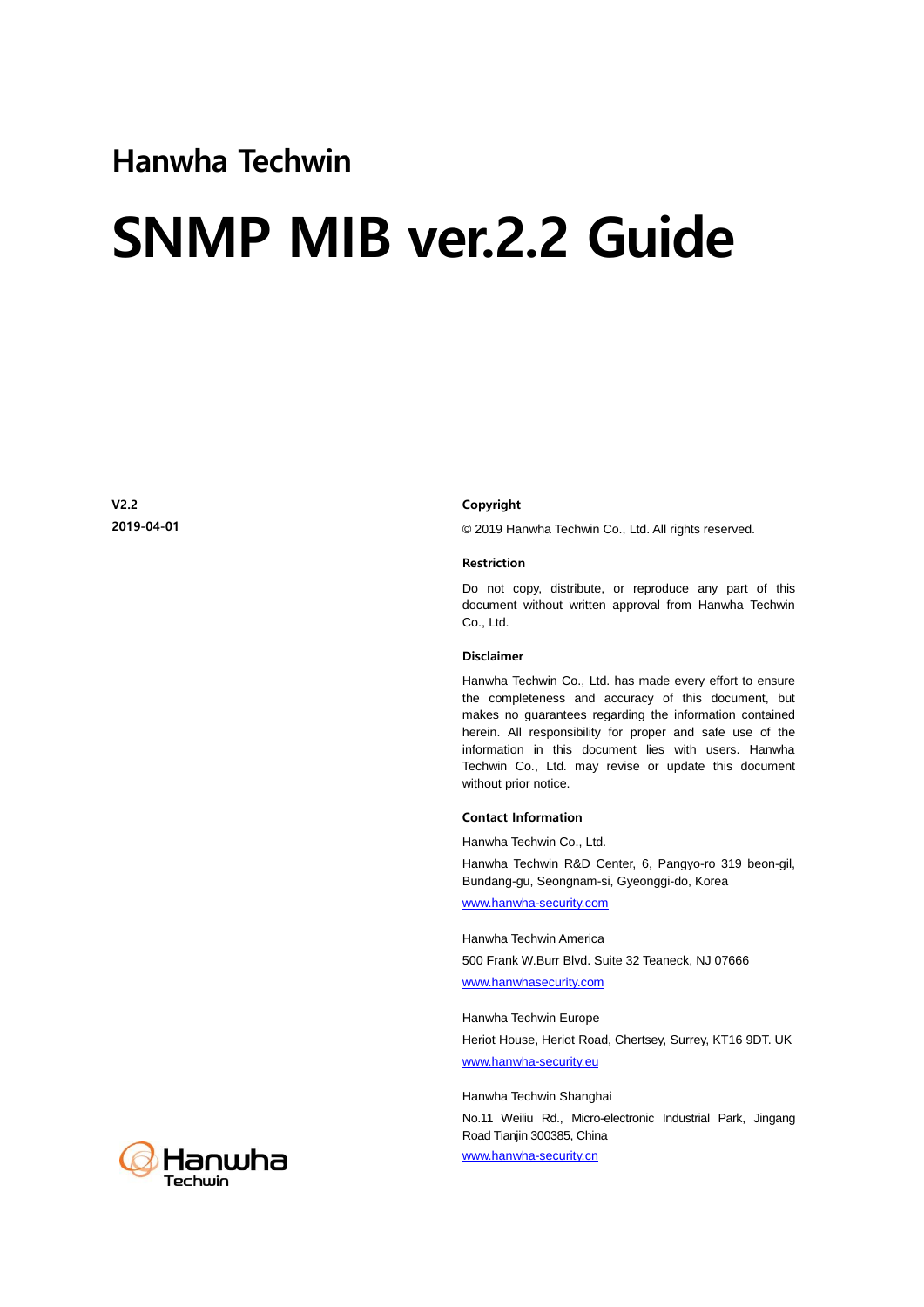## **Table of Contents**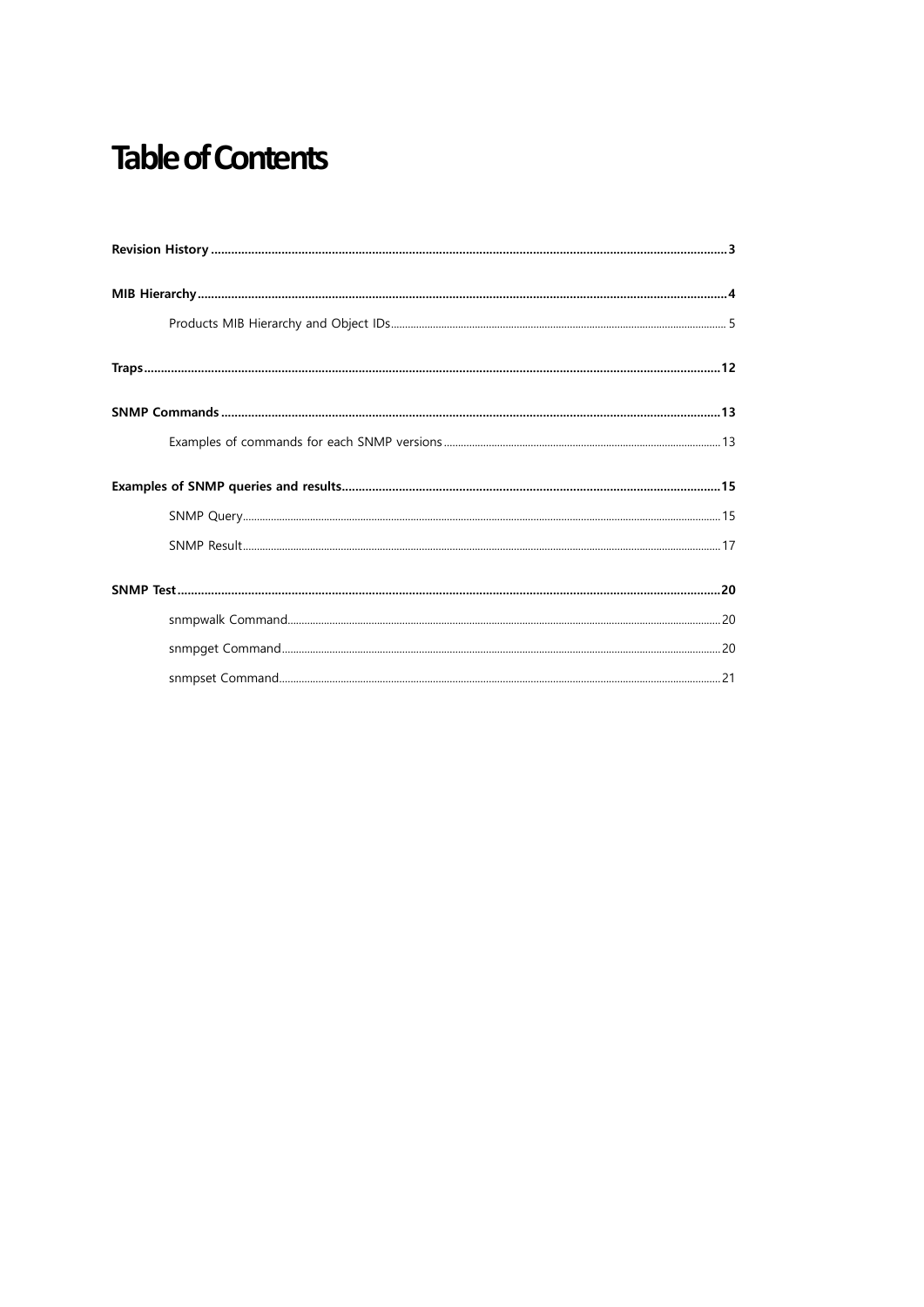## <span id="page-2-0"></span>Revision History

### The table below provides the version information and revision history of this document.

| <b>Version</b> | Date       | <b>Description</b>                                                             |
|----------------|------------|--------------------------------------------------------------------------------|
| 2.2            | 2019-04-01 | [MIB Hierarchy]<br>Added channel-based videoType andaudioType OID<br>$\bullet$ |
| 2.1            | 2018-12-15 | [MIB Hierarchy]<br>Added serialNumber OID<br>$\bullet$                         |
| 2.0            | 2018-11-01 | First edition.                                                                 |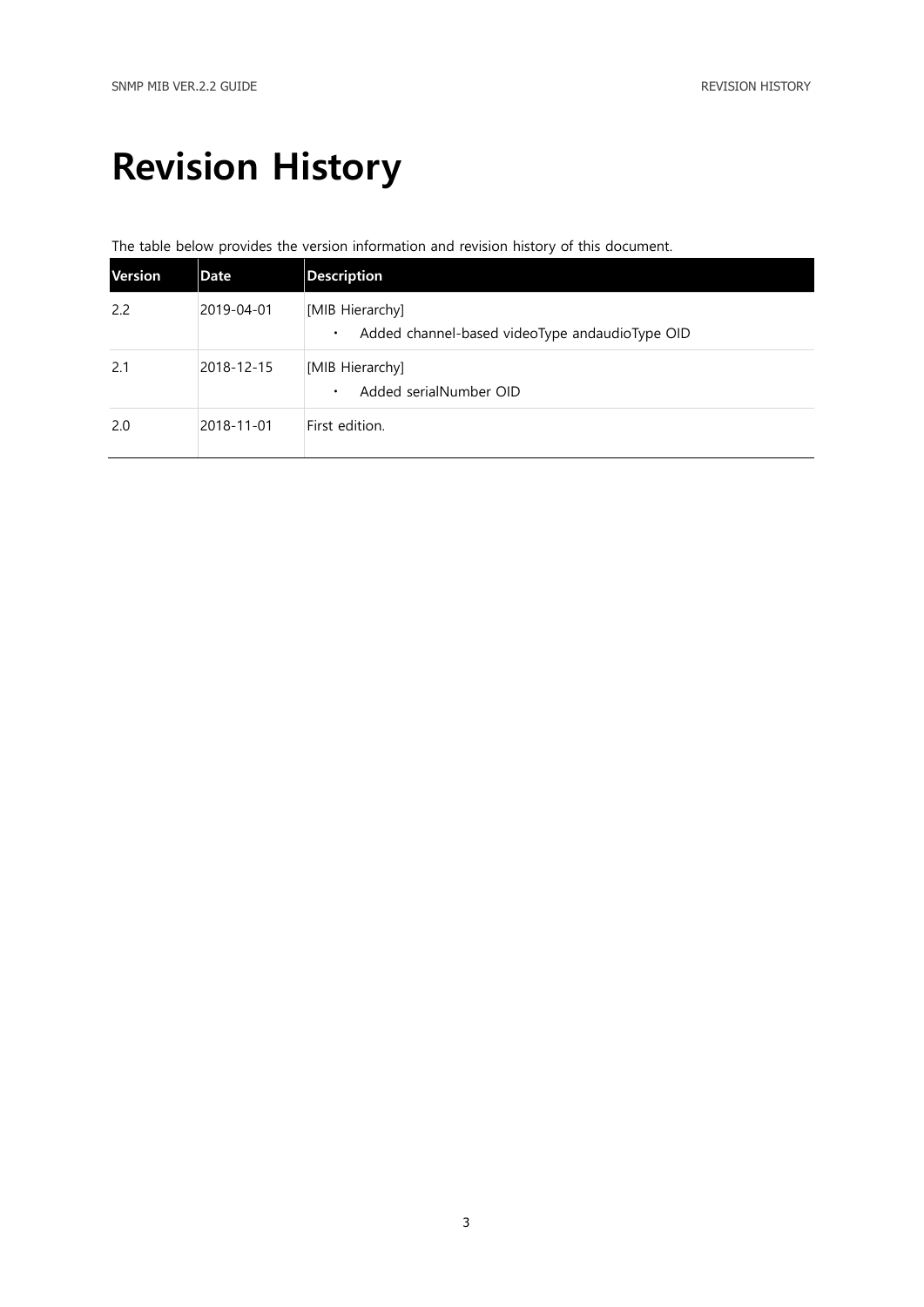## <span id="page-3-0"></span>MIB Hierarchy

OID (Object ID) provided by Hanwha Techwin is as follows. "Hanwha Techwin (hanwhaTechwin, 36849)" is located under "enterprise (1)", and "Security Division (securitySolution, 1)" under Hanwha Techwin is assigned as "1". Under the Security Division, there are product families classified. In the product families, network camera (nwCam, 2) and encoder (encoder, 4) have a model based specific OID. Refer to 'SNMP Product ID (HTW\_SNMP\_Product\_ID\_en.pdf)' document for more details.

In SNMP MIB ver.2, new OID (products, 9) is added. This OID includes integrated information for recorders (NVR, DVR), network cameras and encoders.

```
iso(1)
L org(3)
      \blacksquare dod(6)
           L internet(1)
                 L private(4)
                       L enterprise(1)
                           ┖ hanwhaTechwin(36849)
                                 L securitySolution(1)
                                          dvr(1)nwCam(2)
                                          nvr(3)encoder(4)
                                          decoder(5)
                                          accessControl(6)
                                          sensor(7)
                                          pcSoftware(8)
                                          products(9)
```
#### **Note**

From X series version 1.40 and P series version 1.3, this MIB version is supported.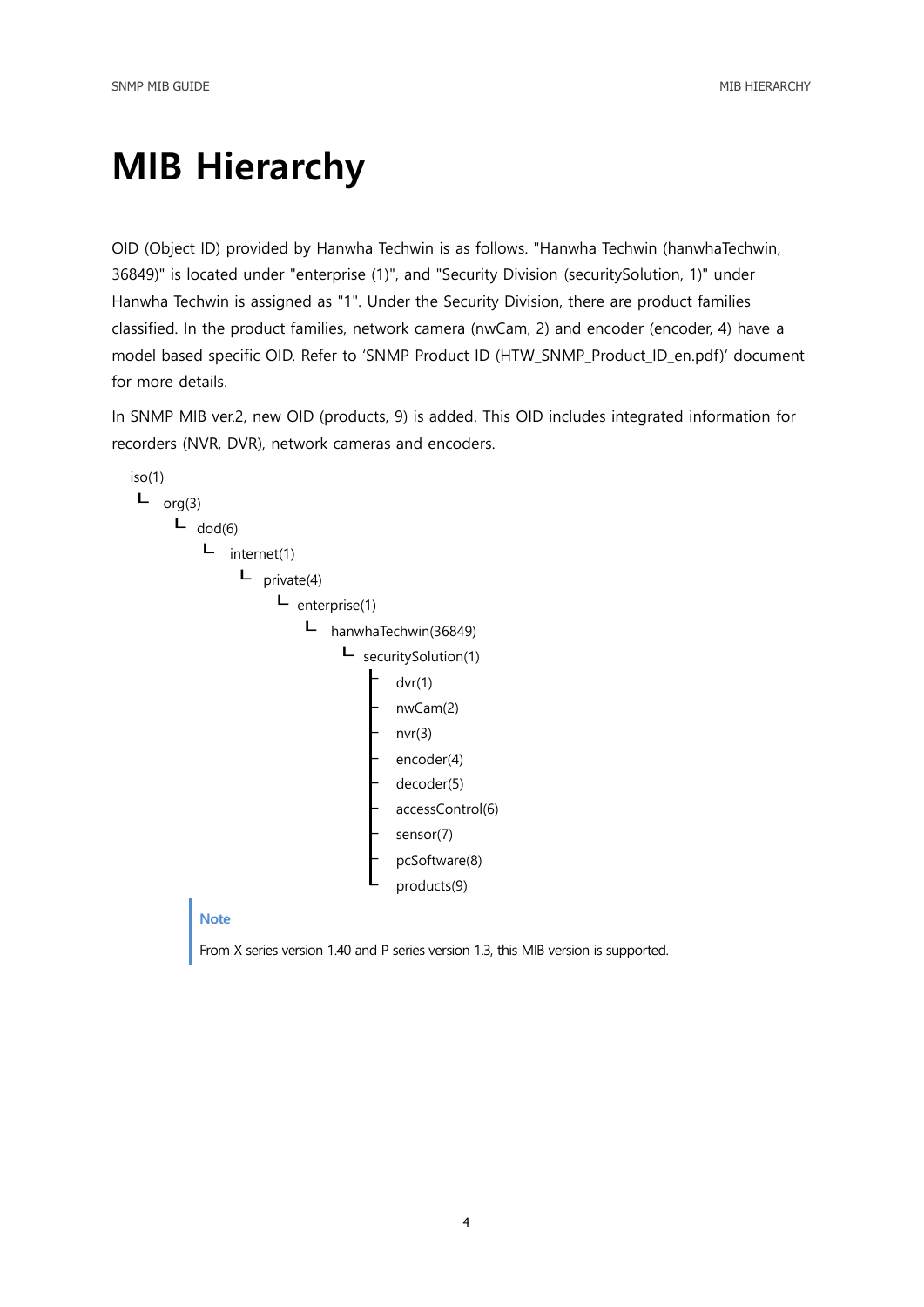The MIB hierarchy and object IDs for products are as follows. All features are described in new MIB but, specific features are dedicated to specific products. For example, hddStatus and raidStatus are for recorder products.

### <span id="page-4-0"></span>Products MIB Hierarchy and Object IDs

| <b>MIB Hierarchy</b> |                |                |                | Value              |                                         |                   |
|----------------------|----------------|----------------|----------------|--------------------|-----------------------------------------|-------------------|
| 10                   | 11             | 12             | 13             | <b>Object Name</b> |                                         | <b>Read/Write</b> |
| 1                    |                |                |                | modelName          | For example; "SRD-1670",<br>"XNP-6320H" | <b>RO</b>         |
| $\overline{c}$       |                |                |                | systemInfo         |                                         |                   |
|                      | $\mathbf{1}$   |                |                | SystemSubInfo      |                                         |                   |
|                      |                | 1              |                | fwVersionInfo      | "v1.xx_xxxxxxxxxxxx"                    | <b>RO</b>         |
|                      |                | 2              |                | dateTimeInfo       | "yyyy-mm-dd hh-mm-ss"                   | <b>RW</b>         |
|                      |                | 3              |                | reboot             | "GMT+hh:mm"                             | <b>RW</b>         |
|                      |                | 4              |                | factoryReset       | 0 or 1                                  | <b>RW</b>         |
|                      |                | 5              |                | networkInterface   | $1$ to $4$                              | <b>RO</b>         |
|                      |                | 6              |                | alarmInputCount    | 1 to 16                                 | <b>RO</b>         |
|                      |                | 7              |                | alarmOutputCount   | 1 to 16                                 | <b>RO</b>         |
|                      |                | 8              |                | sdCardCount        | $1$ to $5$                              | <b>RO</b>         |
|                      |                | 9              |                | serialNumber       | "XXXXXXXX"                              | <b>RO</b>         |
|                      | $\overline{c}$ |                |                | avinfo             |                                         |                   |
|                      |                | 1              |                | videoType          |                                         |                   |
|                      |                |                | 1              | videoTypeAtCH01    | "NTSC" or "PAL"                         | <b>RW</b>         |
|                      |                |                | $\overline{c}$ | videoTypeAtCH02    | "NTSC" or "PAL"                         | <b>RW</b>         |
|                      |                |                | 3              | videoTypeAtCH03    | "NTSC" or "PAL"                         | <b>RW</b>         |
|                      |                |                | $\overline{4}$ | videoTypeAtCH04    | "NTSC" or "PAL"                         | <b>RW</b>         |
|                      |                |                | 64             | videoTypeAtCH64    | "NTSC" or "PAL"                         | <b>RW</b>         |
|                      |                | $\overline{c}$ |                | audioType          |                                         |                   |
|                      |                |                | $\mathbf{1}$   | audioTypeAtCH01    | "G.711" or "G.726" or "AAC"             | <b>RO</b>         |
|                      |                |                | $\overline{c}$ | audioTypeAtCH02    | "G.711" or "G.726" or "AAC"             | <b>RO</b>         |
|                      |                |                | $\mathbf{3}$   | audioTypeAtCH03    | "G.711" or "G.726" or "AAC"             | <b>RO</b>         |
|                      |                |                | 4              | audioTypeAtCH04    | "G.711" or "G.726" or "AAC"             | <b>RO</b>         |
|                      |                |                | 64             | audioTypeAtCH64    | "G.711" or "G.726" or "AAC"             | <b>RO</b>         |
|                      |                | $\overline{3}$ |                | channelCount       | 1 to 64                                 | <b>RO</b>         |
|                      | 3              |                |                | netInfo            |                                         |                   |
|                      |                | 1              |                | net01              |                                         |                   |
|                      |                |                | $\mathbf{1}$   | macAddress01       | "XX:XX:XX:XX:XX:XX:                     | <b>RO</b>         |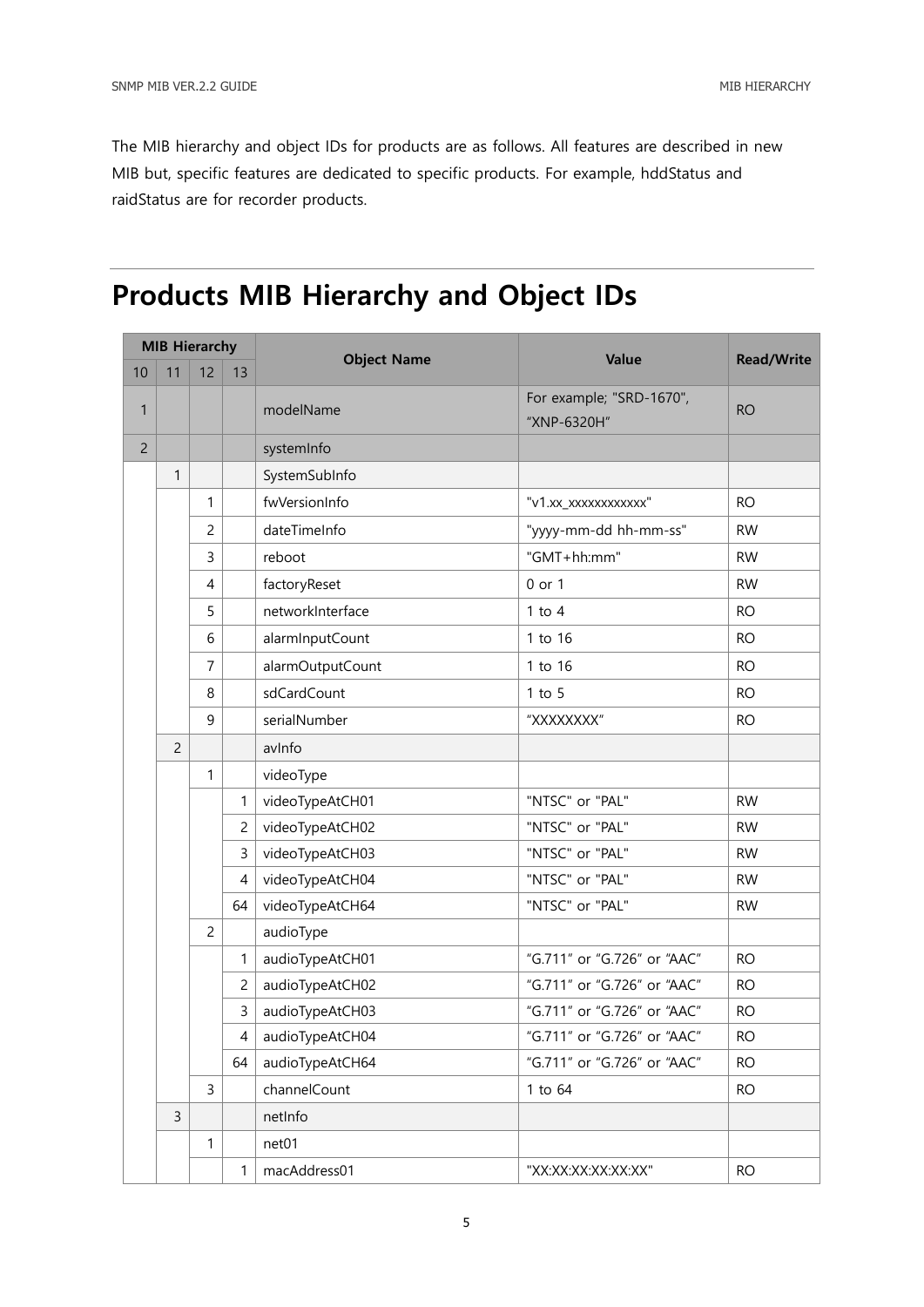|                |                |                | 2              | ipAddress01        | "xxx.xxx.xxx.xxx"                                 | <b>RW</b> |
|----------------|----------------|----------------|----------------|--------------------|---------------------------------------------------|-----------|
|                |                |                | 3              | gateway01          | "xxx.xxx.xxx.xxx"                                 | <b>RW</b> |
|                |                |                | $\overline{4}$ | subnetMask01       | "xxx.xxx.xxx.xxx"                                 | <b>RW</b> |
|                |                | $\overline{c}$ |                | net <sub>02</sub>  |                                                   |           |
|                |                |                | 1              | macAddress02       | "XX:XX:XX:XX:XX:XX:                               | <b>RO</b> |
|                |                |                | 2              | ipAddress02        | "xxx.xxx.xxx.xxx"                                 | <b>RW</b> |
|                |                |                | 3              | gateway02          | "xxx.xxx.xxx.xxx"                                 | <b>RW</b> |
|                |                |                | $\overline{4}$ | subnetMask02       | "xxx.xxx.xxx.xxx"                                 | <b>RW</b> |
|                |                | $\overline{4}$ |                | net <sub>04</sub>  |                                                   |           |
|                |                |                | 1              | macAddress04       | "XX:XX:XX:XX:XX:XX"                               | <b>RO</b> |
|                |                |                | 2              | ipAddress04        | "xxx.xxx.xxx.xxx"                                 | <b>RW</b> |
|                |                |                | 3              | gateway04          | "xxx.xxx.xxx.xxx"                                 | <b>RW</b> |
|                |                |                | $\overline{4}$ | subnetMask04       | "xxx.xxx.xxx.xxx"                                 | <b>RW</b> |
| 3              |                |                |                | systemNotification |                                                   |           |
|                | 1              |                |                | powerNotifcation   |                                                   |           |
|                |                | 1              |                | coldPowerOnDate    | "yyyy-mm-dd hh-mm-ss"                             | <b>RO</b> |
|                |                | $\overline{c}$ |                | warmPowerOnDate    | "yyyy-mm-dd hh-mm-ss"                             | <b>RO</b> |
|                |                | $\overline{3}$ |                | shutDownDate       | "yyyy-mm-dd hh-mm-ss"                             | <b>RO</b> |
|                |                | $\overline{4}$ |                | abnormalStartDate  | "yyyy-mm-dd hh-mm-ss"                             | <b>RO</b> |
|                | $\overline{c}$ |                |                | videoStatus        |                                                   |           |
|                |                | 1              |                | videoStatusAtCH01  | "On" or "Vloss" or "Disable" or<br>"NotSupported" | <b>RO</b> |
|                |                | $\overline{c}$ |                | videoStatusAtCH02  | "On" or "Vloss" or "Disable" or<br>"NotSupported" | <b>RO</b> |
|                |                | 3              |                | videoStatusAtCH03  | "On" or "Vloss" or "Disable" or<br>"NotSupported" | <b>RO</b> |
|                |                | 4              |                | videoStatusAtCH04  | "On" or "Vloss" or "Disable" or<br>"NotSupported" | <b>RO</b> |
|                |                | 64             |                | videoStatusAtCH64  | "On" or "Vloss" or "Disable" or<br>"NotSupported" | <b>RO</b> |
|                | 3              |                |                | otherStatus        |                                                   |           |
|                |                | 1              |                | recordStatus       | "On" or "Off"<br>or "Fail"                        | <b>RO</b> |
|                |                | $\overline{c}$ |                | fanStatus          | "OK" or "Fail"                                    | <b>RO</b> |
|                |                | 3              |                | batteryStatus      | "OK" or "Fail"                                    | <b>RO</b> |
|                |                | 4              |                | beepStatus         | "On" or "Off"                                     | <b>RO</b> |
| $\overline{4}$ |                |                |                | eventStatus        |                                                   |           |
|                | $\mathbf{1}$   |                |                | alarmInput         |                                                   |           |
|                |                | $\mathbf{1}$   |                | alarmInput01       |                                                   |           |
|                |                |                | 1              | alarmInputStatus01 | "Low" or "High"                                   | <b>RO</b> |
|                |                |                | $\overline{c}$ | alarmInputDate01   | "yyyy-mm-dd hh-mm-ss"                             | <b>RO</b> |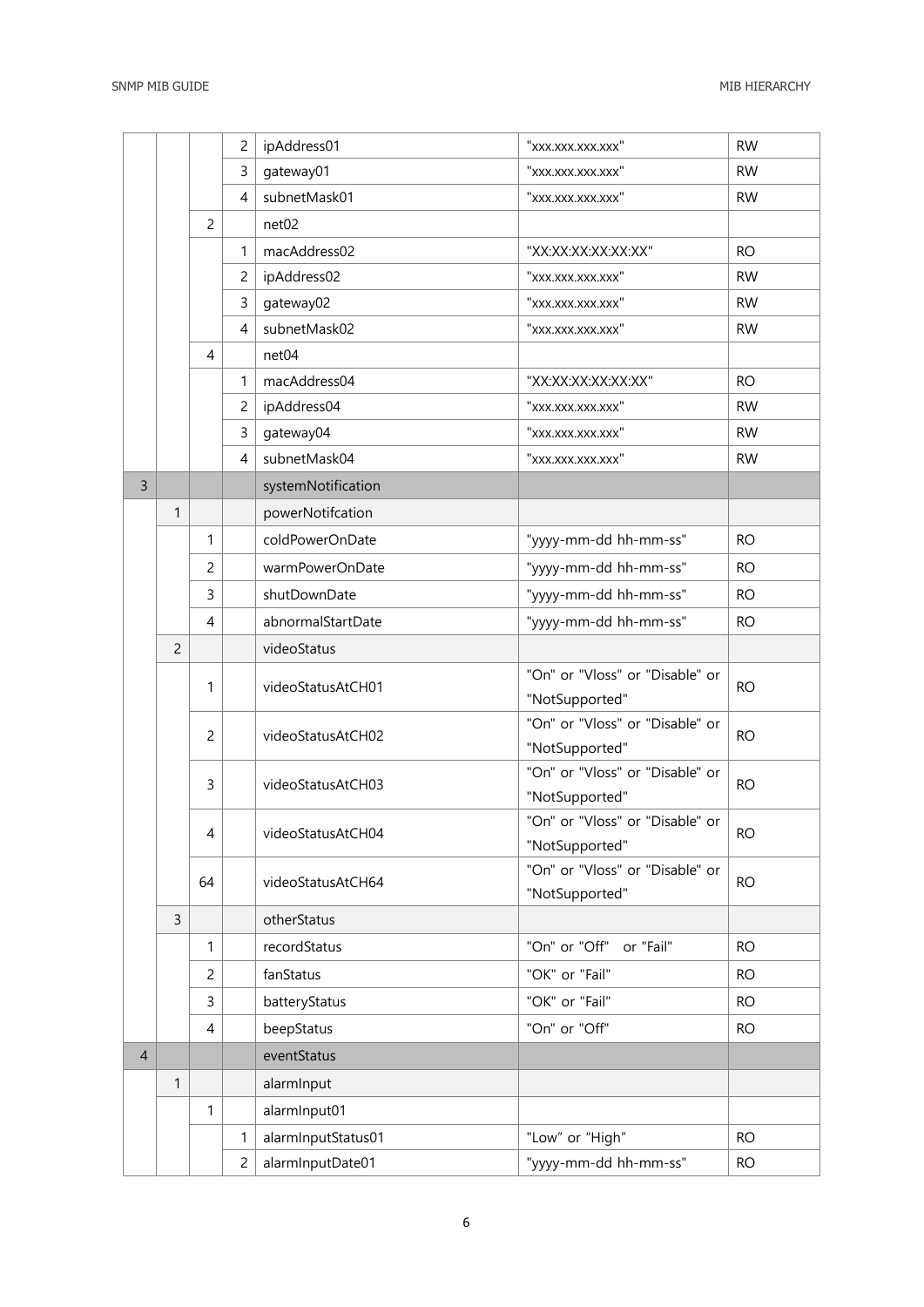|                | $\overline{c}$ |                | alarmInput02                |                       |           |
|----------------|----------------|----------------|-----------------------------|-----------------------|-----------|
|                |                | $\mathbf{1}$   | alarmInputStatus02          | "Low" or "High"       | <b>RO</b> |
|                |                | 2              | alarmInputDate02            | "yyyy-mm-dd hh-mm-ss" | <b>RO</b> |
|                | 16             |                | alarmInput16                |                       |           |
|                |                | $\mathbf{1}$   | alarmInputStatus16          | "Low" or "High"       | <b>RO</b> |
|                |                | 2              | alarmInputDate16            | "yyyy-mm-dd hh-mm-ss" | <b>RO</b> |
| $\overline{c}$ |                |                | alarmOutput                 |                       |           |
|                | $\mathbf{1}$   |                | alarmOutput01               |                       |           |
|                |                | $\mathbf{1}$   | alarmOutputStatus01         | "Low" or "High"       | <b>RW</b> |
|                |                | $\overline{2}$ | alarmOutputDate01           | "yyyy-mm-dd hh-mm-ss" | <b>RO</b> |
|                | $\overline{c}$ |                | alarmOutput02               |                       |           |
|                |                | $\mathbf{1}$   | alarmOutputStatus02         | "Low" or "High"       | <b>RW</b> |
|                |                | $\overline{c}$ | alarmOutputDate01           | "yyyy-mm-dd hh-mm-ss" | <b>RO</b> |
|                | 16             |                | alarmOutput16               |                       |           |
|                |                | $\mathbf{1}$   | alarmOutputStatus16         | "Low" or "High"       | <b>RW</b> |
|                |                | $\overline{c}$ | alarmOutputDate16           | "yyyy-mm-dd hh-mm-ss" | <b>RO</b> |
| 3              |                |                | motionDetection             |                       |           |
|                | 1              |                | motionDetectionAtCH01       |                       |           |
|                |                | $\mathbf{1}$   | motionDetectionStatusAtCH01 | "Low" or "High"       | <b>RO</b> |
|                |                | $\overline{c}$ | motionDetectionDateAtCH01   | "yyyy-mm-dd hh-mm-ss" | <b>RO</b> |
|                | $\overline{c}$ |                | motionDetectionAtCH2        |                       |           |
|                |                | $\mathbf{1}$   | motionDetectionStatusAtCH02 | "Low" or "High"       | <b>RO</b> |
|                |                | $\overline{c}$ | motionDetectionDateAtCH02   | "yyyy-mm-dd hh-mm-ss" | <b>RO</b> |
|                | 64             |                | motionDetectionAtCH64       |                       |           |
|                |                | $\mathbf{1}$   | motionDetectionStatusAtCH64 | "Low" or "High"       | <b>RO</b> |
|                |                | $\overline{c}$ | motionDetectionDateAtCH64   | "yyyy-mm-dd hh-mm-ss" | <b>RO</b> |
| 4              |                |                | videoAnalytics              |                       |           |
|                | 1              |                | videoAnalyticsAtCH01        |                       |           |
|                |                | $\mathbf{1}$   | videoAnalyticsStatusAtCH01  | "Low" or "High"       | <b>RO</b> |
|                |                | $\overline{c}$ | videoAnalyticsDateAtCH01    | "yyyy-mm-dd hh-mm-ss" | <b>RO</b> |
|                | $\overline{c}$ |                | videoAnalyticsAtCH02        |                       |           |
|                |                | $\mathbf{1}$   | videoAnalyticsStatusAtCH02  | "Low" or "High"       | <b>RO</b> |
|                |                | $\overline{c}$ | videoAnalyticsDateAtCH02    | "yyyy-mm-dd hh-mm-ss" | <b>RO</b> |
|                | 64             |                | videoAnalyticsAtCH64        |                       |           |
|                |                | $\mathbf{1}$   | videoAnalyticsStatusAtCH64  | "Low" or "High"       | <b>RO</b> |
|                |                | $\overline{c}$ | videoAnalyticsDateAtCH64    | "yyyy-mm-dd hh-mm-ss" | <b>RO</b> |
| 5              |                |                | faceDetection               |                       |           |
|                | 1              |                | faceDetectionAtCH01         |                       |           |
|                |                | $\mathbf{1}$   | faceDetectionStatusAtCH01   | "Low" or "High"       | <b>RO</b> |
|                |                | 2              | faceDetectionDateAtCH01     | "yyyy-mm-dd hh-mm-ss" | <b>RO</b> |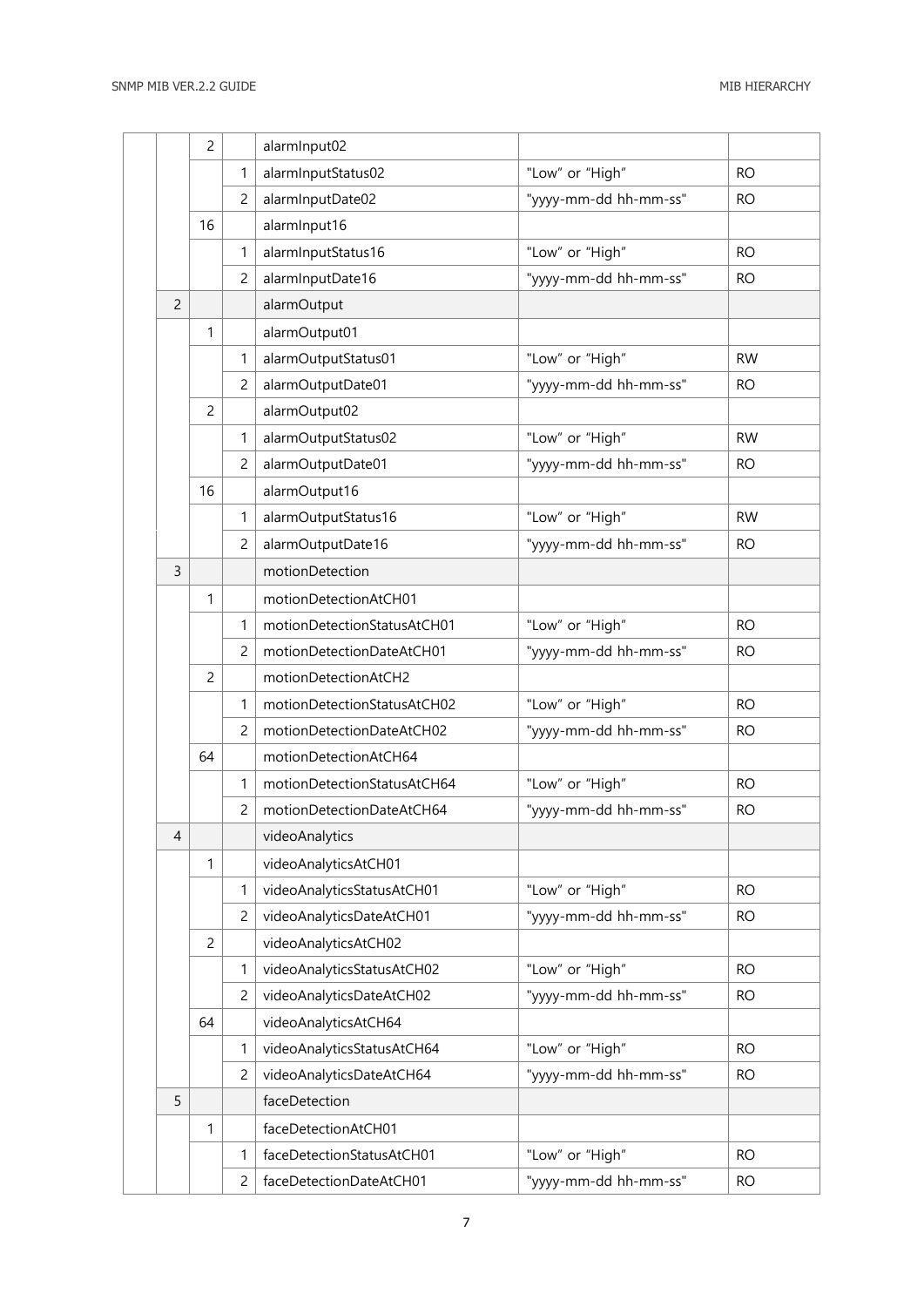|                | $\overline{c}$ |                | faceDetectionAtCH02            |                       |           |
|----------------|----------------|----------------|--------------------------------|-----------------------|-----------|
|                |                | 1              | faceDetectionStatusAtCH02      | "Low" or "High"       | <b>RO</b> |
|                |                | $\overline{2}$ | faceDetectionDateAtCH02        | "yyyy-mm-dd hh-mm-ss" | <b>RO</b> |
|                | 64             |                | faceDetectionAtCH64            |                       |           |
|                |                | 1              | faceDetectionStatusAtCH64      | "Low" or "High"       | <b>RO</b> |
|                |                | 2              | faceDetectionDateAtCH64        | "yyyy-mm-dd hh-mm-ss" | <b>RO</b> |
| 6              |                |                | networkDisconnection           |                       |           |
|                | $\mathbf{1}$   |                | networkDisconnection01         |                       |           |
|                |                | 1              | networkDisconnectionStatus01   | "Low" or "High"       | <b>RO</b> |
|                |                | $\overline{2}$ | networkDisconnectionDate01     | "yyyy-mm-dd hh-mm-ss" | <b>RO</b> |
|                | $\overline{2}$ |                | networkDisconnection02         |                       |           |
|                |                | 1              | networkDisconnectionStatus02   | "Low" or "High"       | <b>RO</b> |
|                |                | $\overline{2}$ | networkDisconnectionDate02     | "yyyy-mm-dd hh-mm-ss" | <b>RO</b> |
|                | 4              |                | networkDisconnection04         |                       |           |
|                |                | 1              | networkDisconnectionStatus04   | "Low" or "High"       | <b>RO</b> |
|                |                | 2              | networkDisconnectionDate04     | "yyyy-mm-dd hh-mm-ss" | <b>RO</b> |
| $\overline{7}$ |                |                | tamperingDetection             |                       |           |
|                | 1              |                | tamperingDetectionAtCH01       |                       |           |
|                |                | 1              | tamperingDetectionStatusAtCH01 | "Low" or "High"       | <b>RO</b> |
|                |                | 2              | tamperingDetectionDateAtCH01   | "yyyy-mm-dd hh-mm-ss" | <b>RO</b> |
|                | $\overline{c}$ |                | tamperingDetectionAtCH02       |                       |           |
|                |                | 1              | tamperingDetectionStatusAtCH02 | "Low" or "High"       | <b>RO</b> |
|                |                | $\overline{c}$ | tamperingDetectionDateAtCH02   | "yyyy-mm-dd hh-mm-ss" | <b>RO</b> |
|                | 64             |                | tamperingDetectionAtCH64       |                       |           |
|                |                | 1              | tamperingDetectionStatusAtCH64 | "Low" or "High"       | <b>RO</b> |
|                |                | $\overline{c}$ | tamperingDetectionDateAtCH64   | "yyyy-mm-dd hh-mm-ss" | <b>RO</b> |
| 8              |                |                | audioDetection                 |                       |           |
|                | 1              |                | audioDetectionAtCH01           |                       |           |
|                |                | 1              | audioDetectionStatusAtCH01     | "Low" or "High"       | <b>RO</b> |
|                |                | $\overline{c}$ | audioDetectionDateAtCH01       | "yyyy-mm-dd hh-mm-ss" | <b>RO</b> |
|                | $\overline{c}$ |                | audioDetectionAtCH02           |                       |           |
|                |                | 1              | audioDetectionStatusAtCH02     | "Low" or "High"       | <b>RO</b> |
|                |                | $\overline{c}$ | audioDetectionDateAtCH02       | "yyyy-mm-dd hh-mm-ss" | <b>RO</b> |
|                | 64             |                | audioDetectionAtCH64           |                       |           |
|                |                | 1              | audioDetectionStatusAtCH64     | "Low" or "High"       | <b>RO</b> |
|                |                | $\overline{c}$ | audioDetectionDateAtCH64       | "yyyy-mm-dd hh-mm-ss" | <b>RO</b> |
| 9              |                |                | defocusDetection               |                       |           |
|                | 1              |                | defocusDetectionAtCH01         |                       |           |
|                |                | 1              | defocusDetectionStatusAtCH01   | "Low" or "High"       | <b>RO</b> |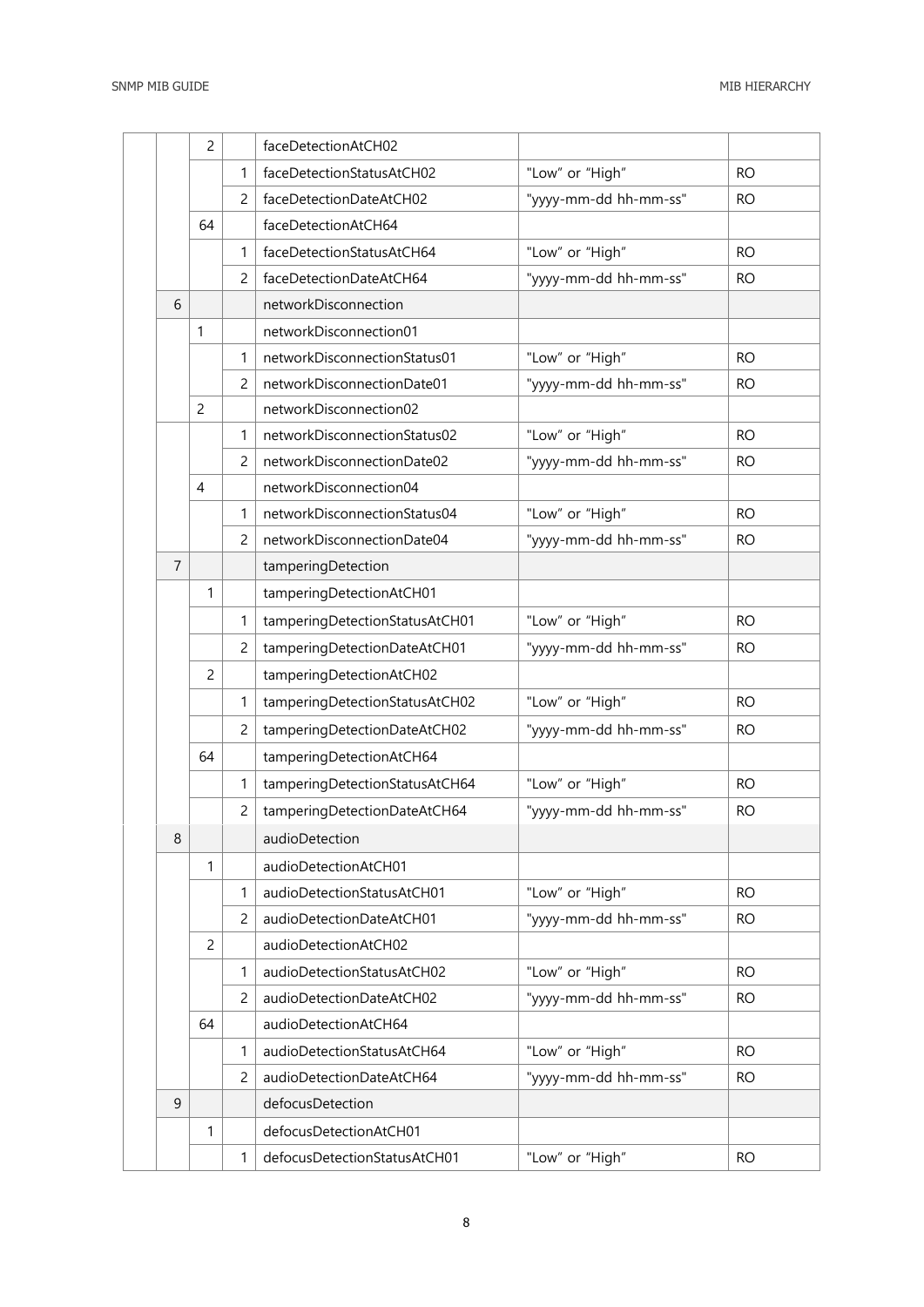|    |                | $\overline{c}$ | defocusDetectionDateAtCH01       | "yyyy-mm-dd hh-mm-ss" | <b>RO</b> |
|----|----------------|----------------|----------------------------------|-----------------------|-----------|
|    | $\overline{c}$ |                | defocusDetectionAtCH02           |                       |           |
|    |                | 1              | defocusDetectionStatusAtCH02     | "Low" or "High"       | <b>RO</b> |
|    |                | 2              | defocusDetectionDateAtCH02       | "yyyy-mm-dd hh-mm-ss" | RO.       |
|    | 64             |                | defocusDetectionAtCH64           |                       |           |
|    |                | 1              | defocusDetectionStatusAtCH64     | "Low" or "High"       | <b>RO</b> |
|    |                | $\overline{2}$ | defocusDetectionDateAtCH64       | "yyyy-mm-dd hh-mm-ss" | <b>RO</b> |
| 10 |                |                | fogDetection                     |                       |           |
|    | $\mathbf{1}$   |                | fogDetectionAtCH01               |                       |           |
|    |                | $\mathbf{1}$   | fogDetectionStatusAtCH01         | "Low" or "High"       | <b>RO</b> |
|    |                | 2              | fogDetectionDateAtCH01           | "yyyy-mm-dd hh-mm-ss" | RO.       |
|    | $\overline{c}$ |                | fogDetectionAtCH02               |                       |           |
|    |                | 1              | fogDetectionStatusAtCH02         | "Low" or "High"       | <b>RO</b> |
|    |                | $\overline{c}$ | fogDetectionDateAtCH02           | "yyyy-mm-dd hh-mm-ss" | <b>RO</b> |
|    | 64             |                | fogDetectionAtCH64               |                       |           |
|    |                | $\mathbf{1}$   | fogDetectionStatusAtCH64         | "Low" or "High"       | <b>RO</b> |
|    |                | 2              | fogDetectionDateAtCH64           | "yyyy-mm-dd hh-mm-ss" | <b>RO</b> |
| 11 |                |                | soundClassification              |                       |           |
|    | $\mathbf{1}$   |                | soundClassificationAtCH01        |                       |           |
|    |                | $\mathbf{1}$   | soundClassificationStatusAtCH01  | "Low" or "High"       | <b>RO</b> |
|    |                | $\overline{c}$ | soundClassificationDateAtCH01    | "yyyy-mm-dd hh-mm-ss" | <b>RO</b> |
|    | $\overline{c}$ |                | soundClassificationAtCH02        |                       |           |
|    |                | 1              | soundClassificationStatusAtCH02  | "Low" or "High"       | <b>RO</b> |
|    |                | 2              | soundClassificationDateAtCH02    | "yyyy-mm-dd hh-mm-ss" | <b>RO</b> |
|    | 64             |                | soundClassificationAtCH64        |                       |           |
|    |                | 1              | soundClassificationStatusAtCH64  | "Low" or "High"       | <b>RO</b> |
|    |                | $\overline{c}$ | soundClassificationDateAtCH64    | "yyyy-mm-dd hh-mm-ss" | <b>RO</b> |
| 12 |                |                | shockDetection                   |                       |           |
|    | $\mathbf{1}$   |                | shockDetectionAtCH01             |                       |           |
|    |                | 1              | shockDetectionStatusAtCH01       | "Low" or "High"       | <b>RO</b> |
|    |                | $\overline{c}$ | shockDetectionDateAtCH01         | "yyyy-mm-dd hh-mm-ss" | <b>RO</b> |
|    | $\overline{c}$ |                | shockDetectionAtCH02             |                       |           |
|    |                | 1              | shockDetectionStatusAtCH02       | "Low" or "High"       | <b>RO</b> |
|    |                | $\overline{c}$ | shockDetectionDateAtCH02         | "yyyy-mm-dd hh-mm-ss" | <b>RO</b> |
|    | 64             |                | shockDetectionAtCH64             |                       |           |
|    |                | 1              | shockDetectionStatusAtCH64       | "Low" or "High"       | <b>RO</b> |
|    |                | 2              | shockDetectionDateAtCH64         | "yyyy-mm-dd hh-mm-ss" | <b>RO</b> |
| 13 |                |                | temperatureDetection             |                       |           |
|    | $\mathbf{1}$   |                | temperatureDetectionAtCH01       |                       |           |
|    |                | 1              | temperatureDetectionStatusAtCH01 | "Low" or "High"       | <b>RO</b> |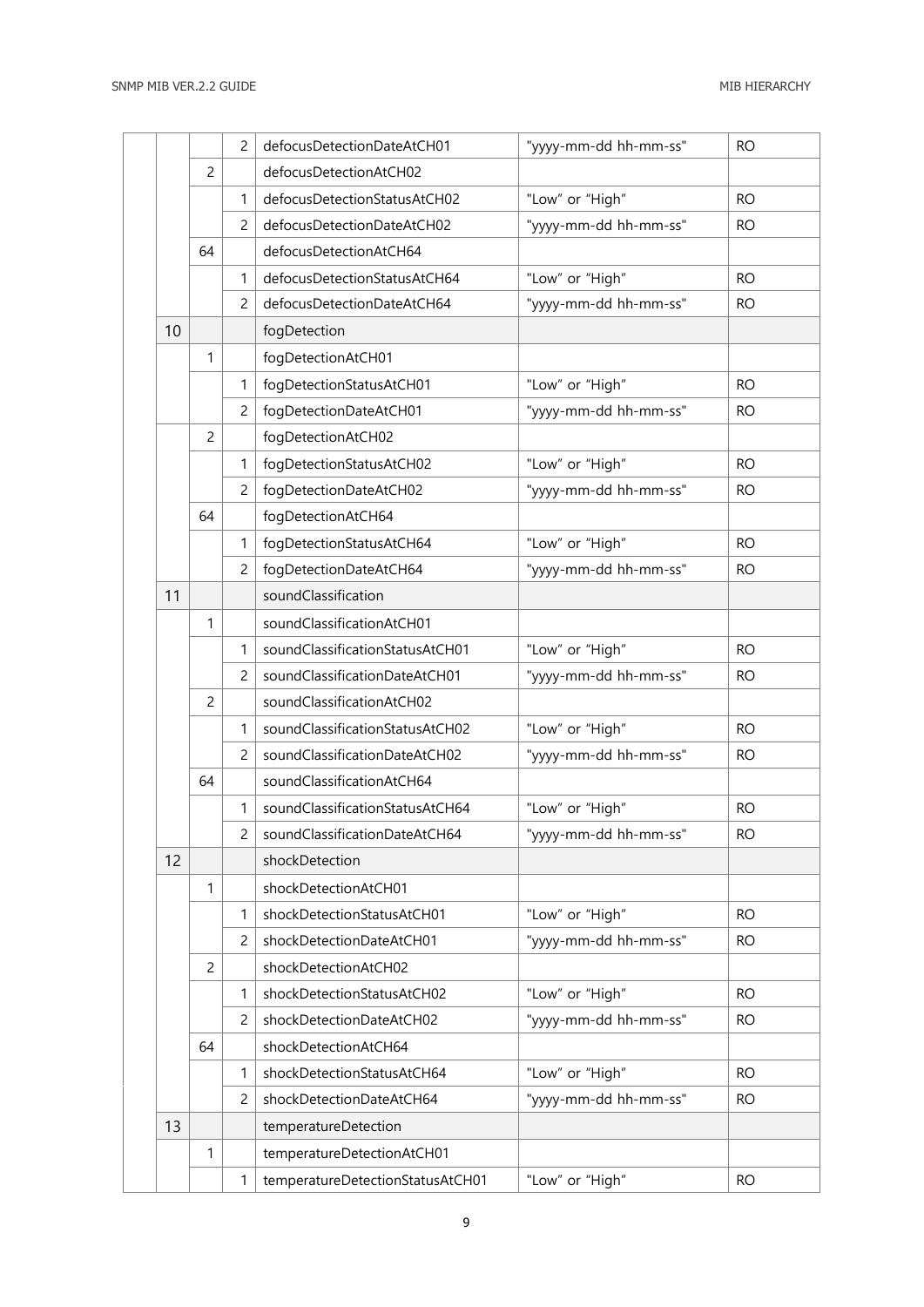|   |                |                | $\overline{c}$ | temperatureDetectionDateAtCH01   | "yyyy-mm-dd hh-mm-ss"            | <b>RO</b> |
|---|----------------|----------------|----------------|----------------------------------|----------------------------------|-----------|
|   |                | $\overline{c}$ |                | temperatureDetectionAtCH02       |                                  |           |
|   |                |                | 1              | temperatureDetectionStatusAtCH02 | "Low" or "High"                  | <b>RO</b> |
|   |                |                | $\overline{2}$ | temperatureDetectionDateAtCH02   | "yyyy-mm-dd hh-mm-ss"            | <b>RO</b> |
|   |                | 64             |                | temperatureDetectionAtCH64       |                                  |           |
|   |                |                | 1              | temperatureDetectionStatusAtCH64 | "Low" or "High"                  | <b>RO</b> |
|   |                |                | $\overline{c}$ | temperatureDetectionDateAtCH64   | "yyyy-mm-dd hh-mm-ss"            | <b>RO</b> |
| 5 |                |                |                | sdCard                           |                                  |           |
|   | 1              |                |                | sdCard01                         |                                  |           |
|   |                | 1              |                | sdCardCheck01                    | "Not Install" or "Install"       | <b>RO</b> |
|   |                | $\overline{c}$ |                | sdCardFullStatus01               | "Not Full" or "Full"             | <b>RO</b> |
|   |                | $\overline{3}$ |                | sdCardFailStatus01               | "Normal" or "Fail"               | <b>RO</b> |
|   |                | $\overline{4}$ |                | sdCardFormat01                   | "OK"                             | <b>RW</b> |
|   | $\overline{c}$ |                |                | sdCard02                         |                                  |           |
|   |                | 1              |                | sdCardCheck02                    | "Not Install" or "Install"       | <b>RO</b> |
|   |                | $\overline{c}$ |                | sdCardFullStatus02               | "Not Full" or "Full"             | <b>RO</b> |
|   |                | 3              |                | sdCardFailStatus02               | "Normal" or "Fail"               | <b>RO</b> |
|   |                | $\overline{4}$ |                | sdCardFormat02                   | "OK"                             | <b>RW</b> |
|   | $\overline{3}$ |                |                | sdCard03                         |                                  |           |
|   |                | 1              |                | sdCardCheck03                    | "Not Install" or "Install"       | <b>RO</b> |
|   |                | $\overline{c}$ |                | sdCardFullStatus03               | "Not Full" or "Full"             | <b>RO</b> |
|   |                | 3              |                | sdCardFailStatus03               | "Normal" or "Fail"               | <b>RO</b> |
|   |                | 4              |                | sdCardFormat03                   | "OK"                             | <b>RW</b> |
|   | $\overline{4}$ |                |                | sdCard04                         |                                  |           |
|   |                | 1              |                | sdCardCheck04                    | "Not Install" or "Install"       | <b>RO</b> |
|   |                | $\overline{c}$ |                | sdCardFullStatus04               | "Not Full" or "Full"             | RO.       |
|   |                | 3              |                | sdCardFailStatus04               | "Normal" or "Fail"               | <b>RO</b> |
|   |                | 4              |                | sdCardFormat04                   | "OK"                             | <b>RW</b> |
|   | 5              |                |                | sdCard05                         |                                  |           |
|   |                | 1              |                | sdCardCheck05                    | "Not Install" or "Install"       | <b>RO</b> |
|   |                | 2              |                | sdCardFullStatus05               | "Not Full" or "Full"             | <b>RO</b> |
|   |                | 3              |                | sdCardFailStatus05               | "Normal" or "Fail"               | <b>RO</b> |
|   |                | 4              |                | sdCardFormat05                   | "OK"                             | <b>RW</b> |
| 5 |                |                |                | hddStatus                        |                                  |           |
|   | $\mathbf{1}$   |                |                | hdd01Status                      |                                  |           |
|   |                | 1              |                | hdd01Check                       | "Not Installed" or "Installed"   | RO.       |
|   |                | 2              |                | hdd01TotalSize                   | "xxxGB"                          | RO.       |
|   |                | 3              |                | hdd01FullStatus                  | "Not Full", "Full", "Under-Raid" | <b>RO</b> |
|   |                | 4              |                | hdd01FailStatus                  | "Not Full", "Full", "Under-Raid" | <b>RO</b> |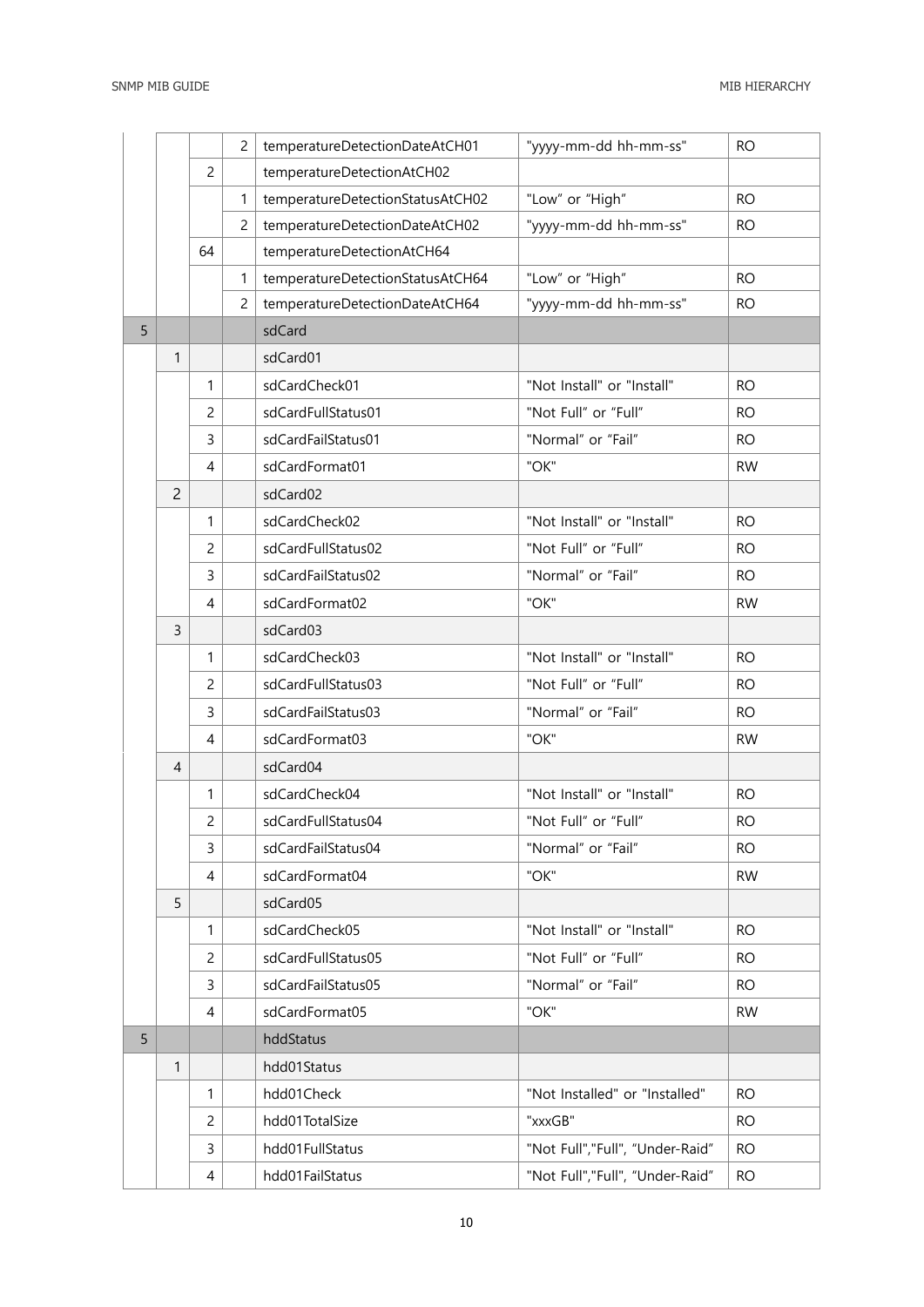|                | 2              |                | hdd02Status                                           |                                       |                        |
|----------------|----------------|----------------|-------------------------------------------------------|---------------------------------------|------------------------|
|                |                | 1              | hdd02Check                                            | "Not Installed" or "Installed"        | <b>RO</b>              |
|                |                | $\overline{c}$ | hdd02TotalSize                                        | "xxxGB"                               | <b>RO</b>              |
|                |                | $\overline{c}$ | hdd02FullStatus                                       | "Not Full","Full", "Under-Raid"       | <b>RO</b>              |
|                |                | 3              | hdd02FailStatus                                       | "Not Full","Full", "Under-Raid"       | <b>RO</b>              |
|                | 12             |                | hdd12Status                                           |                                       |                        |
|                |                | 1              | hdd12Check                                            | "Not Installed" or "Installed"        | <b>RO</b>              |
|                |                | $\overline{c}$ | hdd12TotalSize                                        | "xxxGB"                               | <b>RO</b>              |
|                |                | $\overline{c}$ | hdd12FullStatus                                       | "Not Full", "Full", "Under-Raid"      | <b>RO</b>              |
|                |                | 3              | hdd12FailStatus                                       | "Not Full", "Full", "Under-Raid"      | <b>RO</b>              |
| $\overline{7}$ |                |                | usbStatus                                             | Supported by trap message             |                        |
|                | 1              |                | usbConn                                               | usbString                             | $\qquad \qquad -$      |
|                | $\overline{c}$ |                | usbDisconn                                            | usbString                             | -                      |
|                | 3              |                | usbString                                             | "Usb Connected", "Usb                 | <b>RO</b>              |
|                |                |                |                                                       | Disconnected"                         |                        |
| 8              |                |                | raidStatus                                            |                                       |                        |
|                | 1              |                | raidArray01Status                                     |                                       |                        |
|                |                | 1              | raidArray01Check                                      | "Not Use", "Use"                      | <b>RO</b>              |
|                |                | $\overline{c}$ | raidArray01Level                                      | 1, 5, 6                               | <b>RO</b>              |
|                |                | 3              | raidArray01State                                      | "Active", "Degraded",                 | <b>RO</b>              |
|                |                |                |                                                       | "Rebuilding", "Fail", "Building"      |                        |
|                |                | $\overline{4}$ | raidArray01FullStatus                                 | "Not Full", "Full"                    | <b>RO</b>              |
|                |                | 5              | raidArray01TotalSize                                  | "xxxGB"                               | <b>RO</b>              |
|                |                | 6              | raidArray01AssembleHDD                                | From "HDD01" to "HDD12"               | <b>RO</b>              |
|                |                | 7              | raidArray01AssembleCount                              | $2$ to $6$                            | <b>RO</b>              |
|                |                | 8              | raidArray01RebuildPercent                             | 0 to 100                              | <b>RO</b>              |
|                |                | 9              | raidArray01RebuildRemainTime                          | 0 to 60 (minutes)                     | <b>RO</b>              |
|                |                | 10             | raidArray01HDDListToCheck                             | From "HDD01" to "HDD12"               | <b>RO</b>              |
|                | $\overline{c}$ |                | raidArray02Status                                     |                                       |                        |
|                |                | 1              | raidArray02Check                                      | "Not Use", "Use"                      | <b>RO</b>              |
|                |                | $\overline{c}$ | raidArray02Level                                      | 1, 5, 6                               | <b>RO</b>              |
|                |                | 3              | raidArray02State                                      | "Active", "Degraded",                 | <b>RO</b>              |
|                |                |                |                                                       | "Rebuilding", "Fail", "Building"      |                        |
|                |                | 4              | raidArray02FullStatus                                 | "Not Full", "Full"                    | <b>RO</b>              |
|                |                | 5              | raidArray02TotalSize                                  | "xxxGB"                               | <b>RO</b>              |
|                |                | 6              | raidArray02AssembleHDD                                | From "HDD01" to "HDD12"<br>$2$ to $6$ | <b>RO</b>              |
|                |                | 7<br>8         | raidArray02AssembleCount<br>raidArray02RebuildPercent | 0 to 100                              | <b>RO</b><br><b>RO</b> |
|                |                | 9              | raidArray02RebuildRemainTime                          | 0 to 60 (minutes)                     | <b>RO</b>              |
|                |                | 10             | raidArray02HDDListToCheck                             | From "HDD01" to "HDD12"               | <b>RO</b>              |
|                |                |                |                                                       |                                       |                        |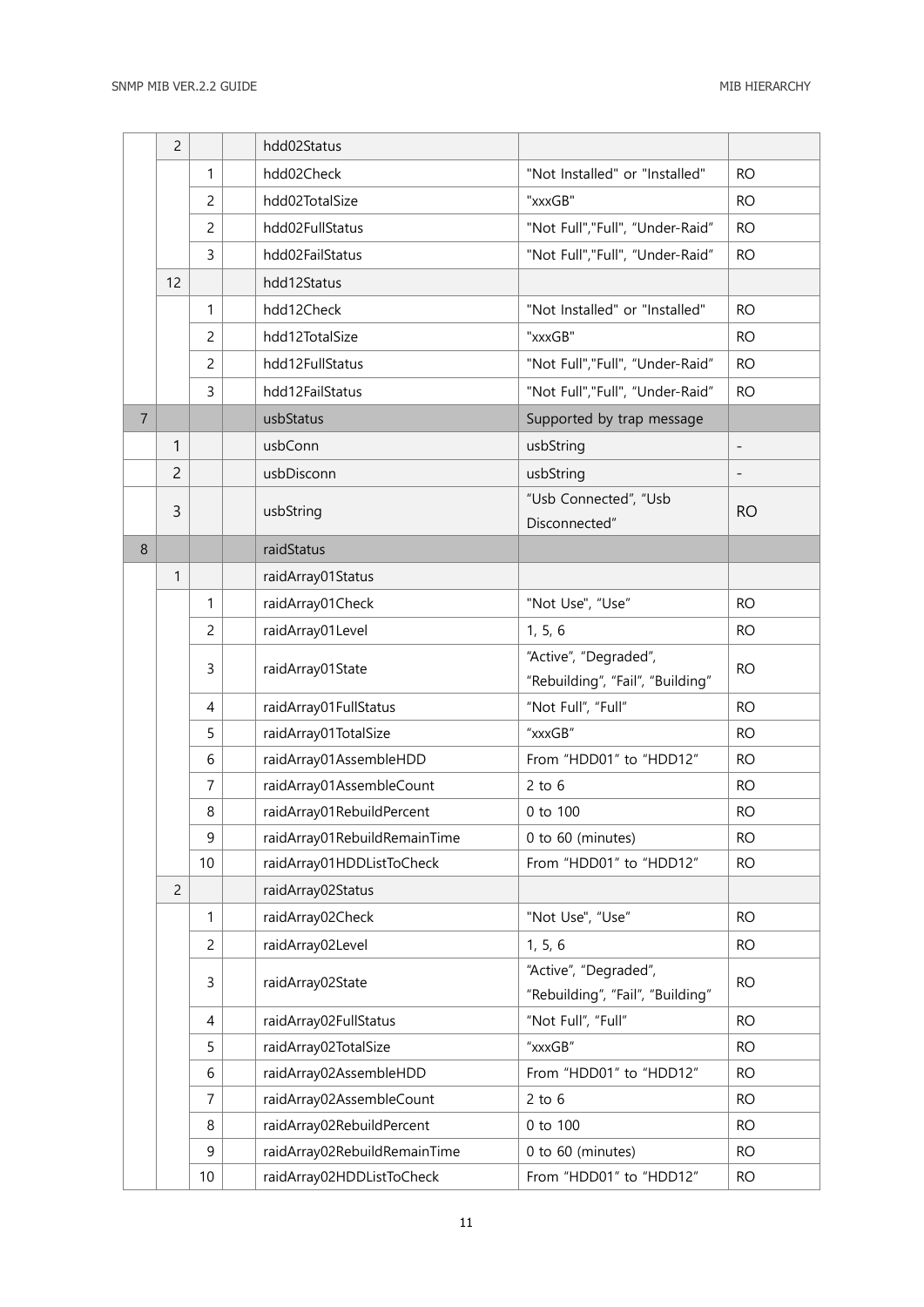<span id="page-11-0"></span>SNMP traps enable a video product to notify the management station of significant events by way of an unsolicited SNMP message.

DVR and NVR support the SNMP generic trap types: coldStart, warmStart, linkDown, linkUp, authenticationFailure. Unlike record products, network camera supports the SNMP generic trap types: coldStart, warmStart, linkUp and authenticationFailure; linkDown is excluded.

The SNMP generic trap types are described below.

- coldStart: a coldStart trap signifies that the sending protocol entity is reinitializing itself so that the agent's configuration or the protocol entity implementation can be altered.
- warmStart: a warmStart trap signifies that the sending protocol entity is reinitializing itself so that neither the agent configuration nor the protocol entity implementation can be altered.
- linkDown: a linkDown trap signifies that the sending protocol entity recognizes a failure in one of the communication links represented in the agent's configuration.
- linkUp: a linkUp trap signifies that the sending protocol entity recognizes that one of the communication links represented in the agent's configuration has come up.
- authenticationFailure: an authenticationFailure trap signifies that the sending protocol entity is the addressee of a protocol message that is not properly authenticated.

For network cameras, new trap messages are added which is for notification of USB connection.

- usbConn: when a USB device is connected, the string "Usb Connected" is sent.
- usbDisconn: when a USB device is disconnected, the string "Usb Disconnected" is sent.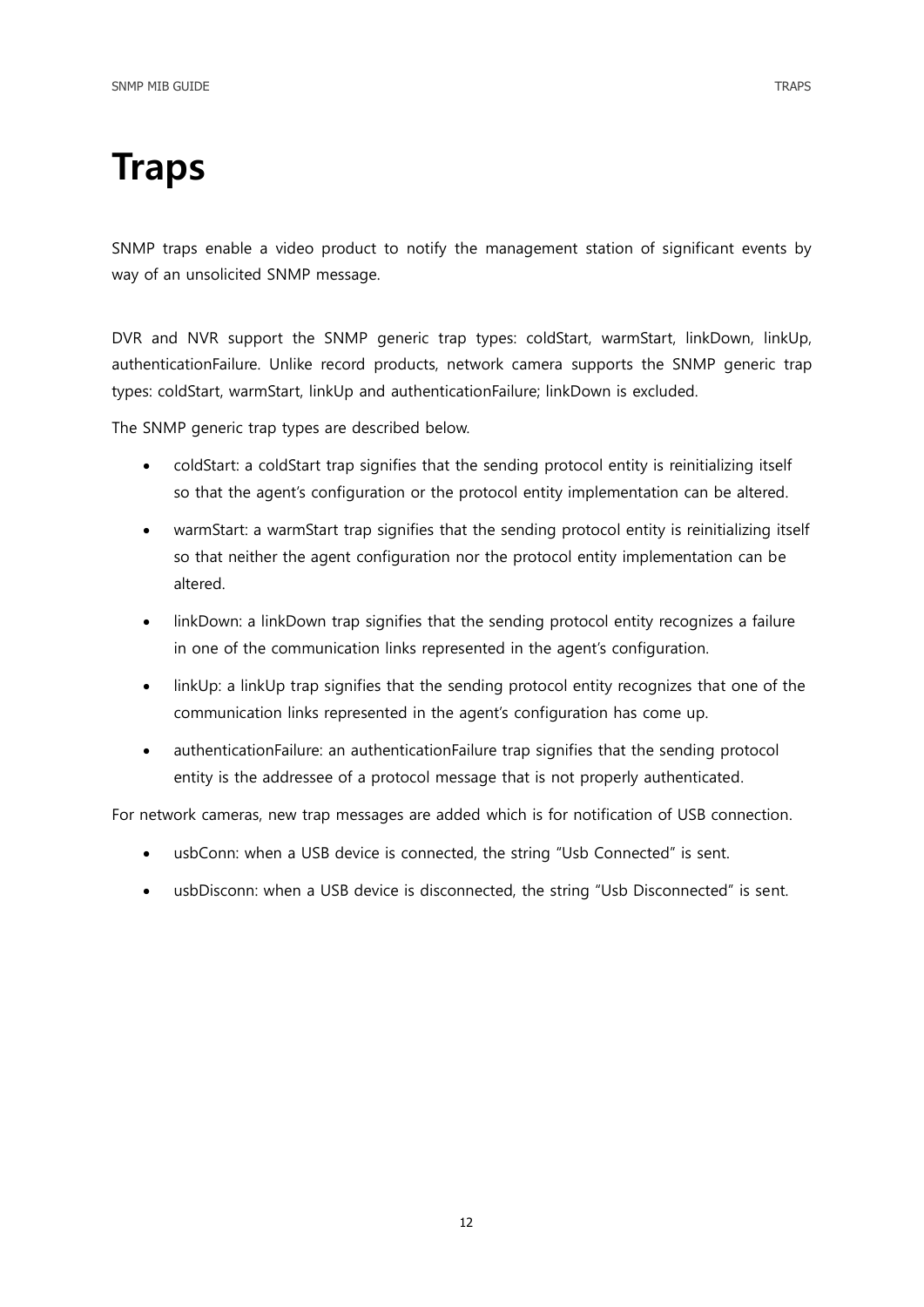## <span id="page-12-0"></span>SNMP Commands

SNMP commands used by Hanwha Techwin are as follows.

- snmpget: A command to fetch only data of a corresponding OID ex) snmpget -v [version] -c public [ip address] [OID value]
- snmpwalk: A command to fetch all data of subtrees at once ex) snmpwalk -v [version] -c public [ip address] [OID value]
- snmpset : A command to set data values of a corresponding OID ex) snmpset -v [version] -c public [ip address] [OID value] [OID value Type]

### <span id="page-12-1"></span>Examples of commands for each SNMP versions

- SNMP version 1, 2c
	- ex1) snmpwalk -v 1 -c public 192.168.1.100 system
	- ex2) snmpwalk -v 2c -c public 192.168.1.100 system
	- ex3) snmpset -v 2c -c write 192.168.1.100 enterprises.36849.1.9.2.1.2.3.0 s "OK"
- Option description
	- -v: snmp version to use  $(1 \mid 2c \mid 3)$
	- -c: set the community string
- Types of OID values
	- i INTEGER
	- u UNSIGNED
	- s STRING
	- x HEX STRING
	- d DECIMAL STRING
	- n NULLOBJ
	- o OBJID
	- t TIMETICKS
	- a IPADDRESS
	- b BITS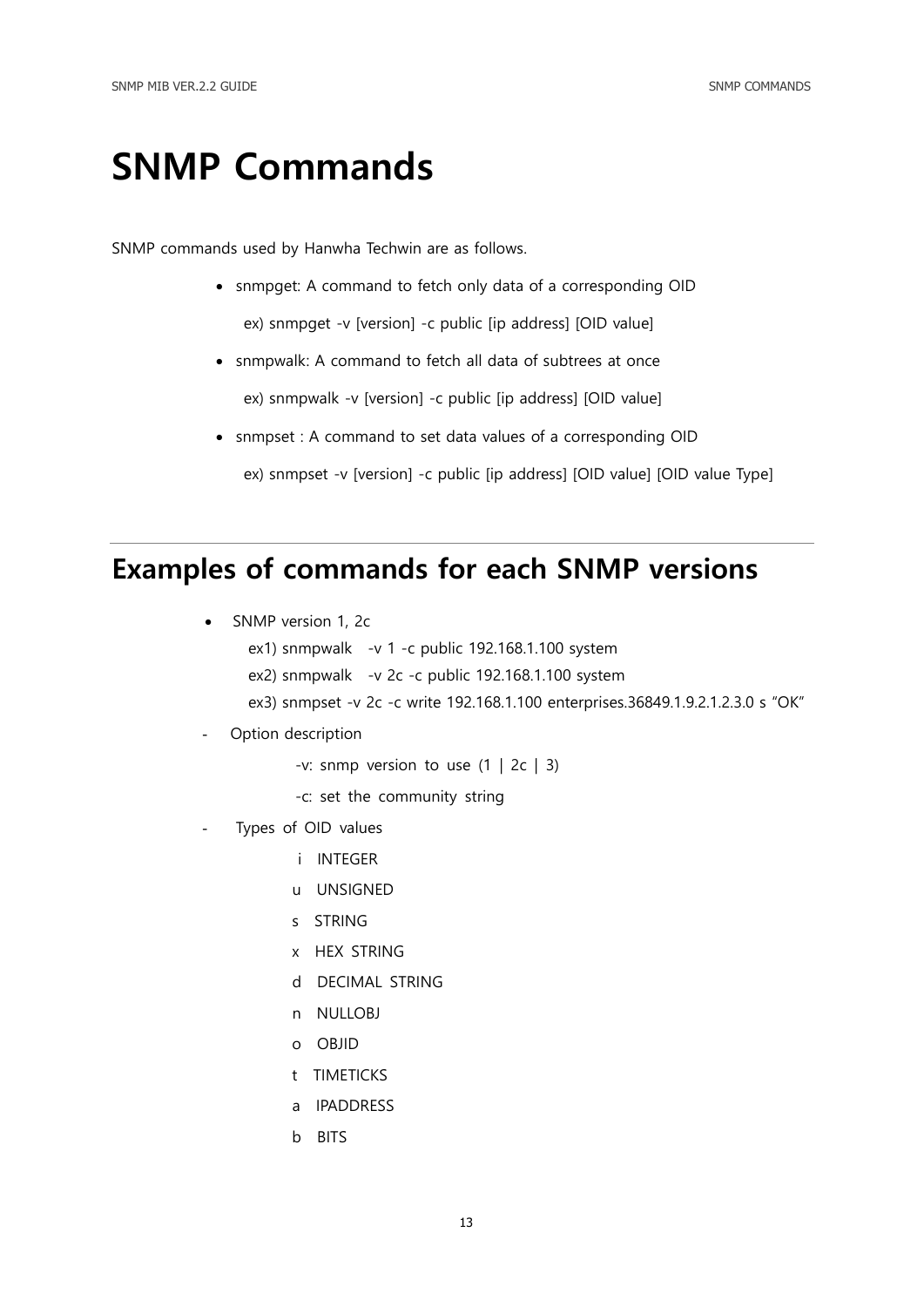• SNMP version 3

snmpwalk(snmpget) -v 3 -u [name] -l [level] -a [auth protocol] -A [password] [ip address] [OID value]

 ex1) snmpwalk -v 3 -u admin -l authNoPriv -a MD5 -A admin 192.168.1.100 system

 ex2) snmpset -v 3 -u admin -l authNoPriv -a MD5 -A admin 192.168.1.100 enterprises.36849.1.2.1.2.1.2.3.0 s "OK"

- Option description
	- -u: security name
	- -l: security level (noAuthNoPriv | authNoPriv | authPriv)
	- -A: authentication protocol pass phrase.
	- -a: authentication protocol (MD5 | SHA)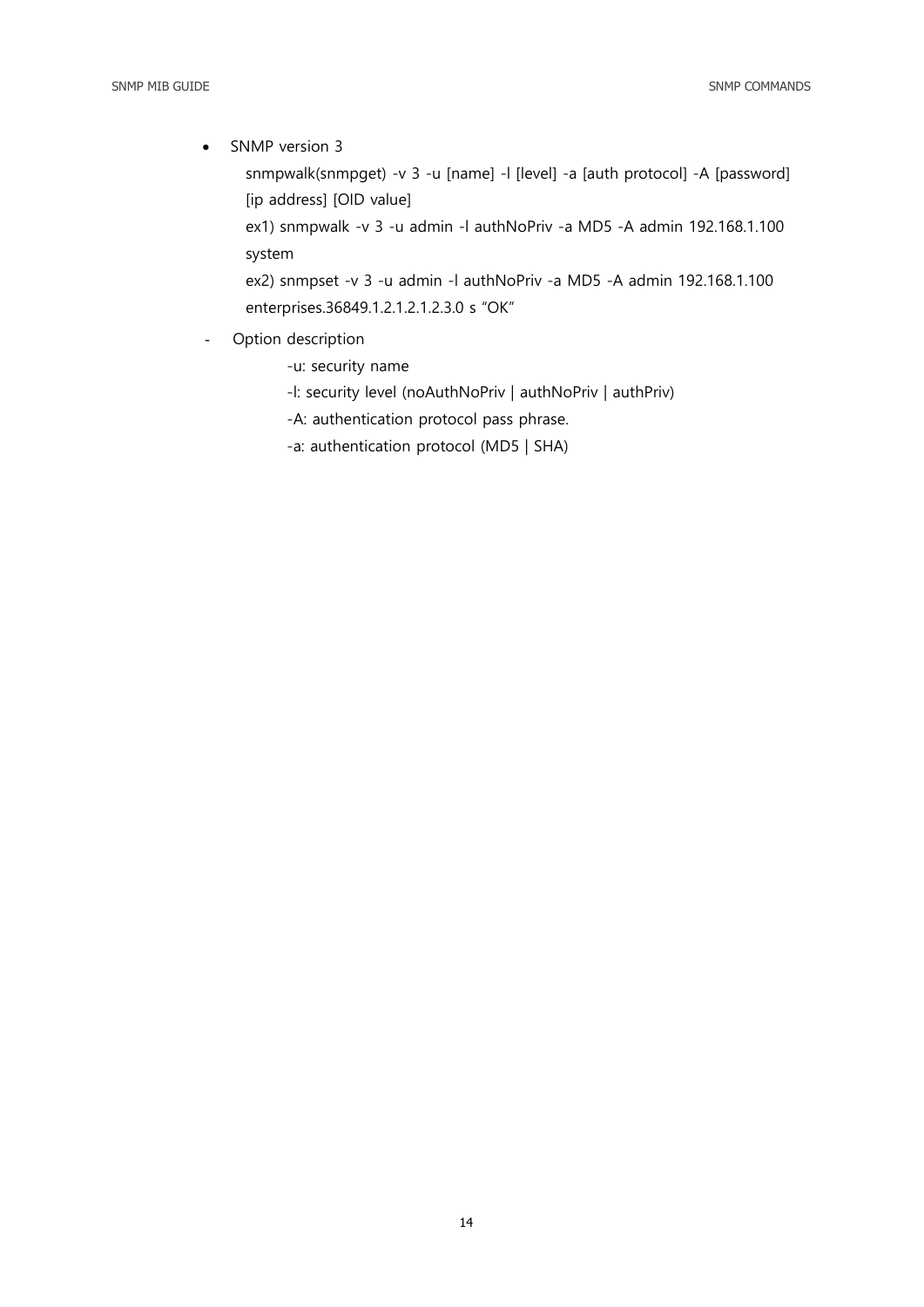## <span id="page-14-0"></span>Examples of SNMP queries and results

### <span id="page-14-1"></span>SNMP Query

An example of a query statement for receiving SNMP results

```
#!/bin/sh
target_ip=192.168.1.100
echo
echo "####################"
echo $target_ip
echo "####################"
echo
echo "-----------------------MIB Tree-----------------------"
echo "iso.org.dod.intenet.private.enterprise (1.3.6.1.4.1)"
echo " ~.hanwhaTechwin.securitySolution.products (~.36849.1.9)"
echo "------------------------------------------------------"
echo
echo "-----------------System Information-------------------"
echo "[Product description, product ID, elapsed time since the boot, product 
name]"
snmpget -v 1 -c public $target ip sysDescr.0
snmpget -v 1 -c public $target_ip sysObjectID.0
snmpget -v 1 -c public $target_ip sysUpTime.0
snmpget -v 1 -c public $target ip sysName.0
echo
echo "-----------------Disk Information---------------------"
echo "[Total capacity of flash memory, used capacity, remaining capacity, usage 
ratio]
snmpget -v 1 -c public $target_ip dskTotal.1
snmpget -v 1 -c public $target_ip dskAvail.1
snmpget -v 1 -c public $target ip dskUsed.1
snmpget -v 1 -c public $target ip dskPercent.1
echo
echo "-----------------Storage Information------------------"
echo "[RAM memory size, size in use(integer * 1K = xxxKbytes)]"
snmpget -v 1 -c public $target ip hrStorageDescr.1
snmpget -v 1 -c public $target_ip hrStorageSize.1
snmpget -v 1 -c public $target_ip hrStorageUsed.1
echo "[/ Size of directory, size in use (integer * 4K = xxxKbytes)]"
snmpget -v 1 -c public $target ip hrStorageDescr.31
snmpget -v 1 -c public $target ip hrStorageSize.31
snmpget -v 1 -c public $target ip hrStorageUsed.31
```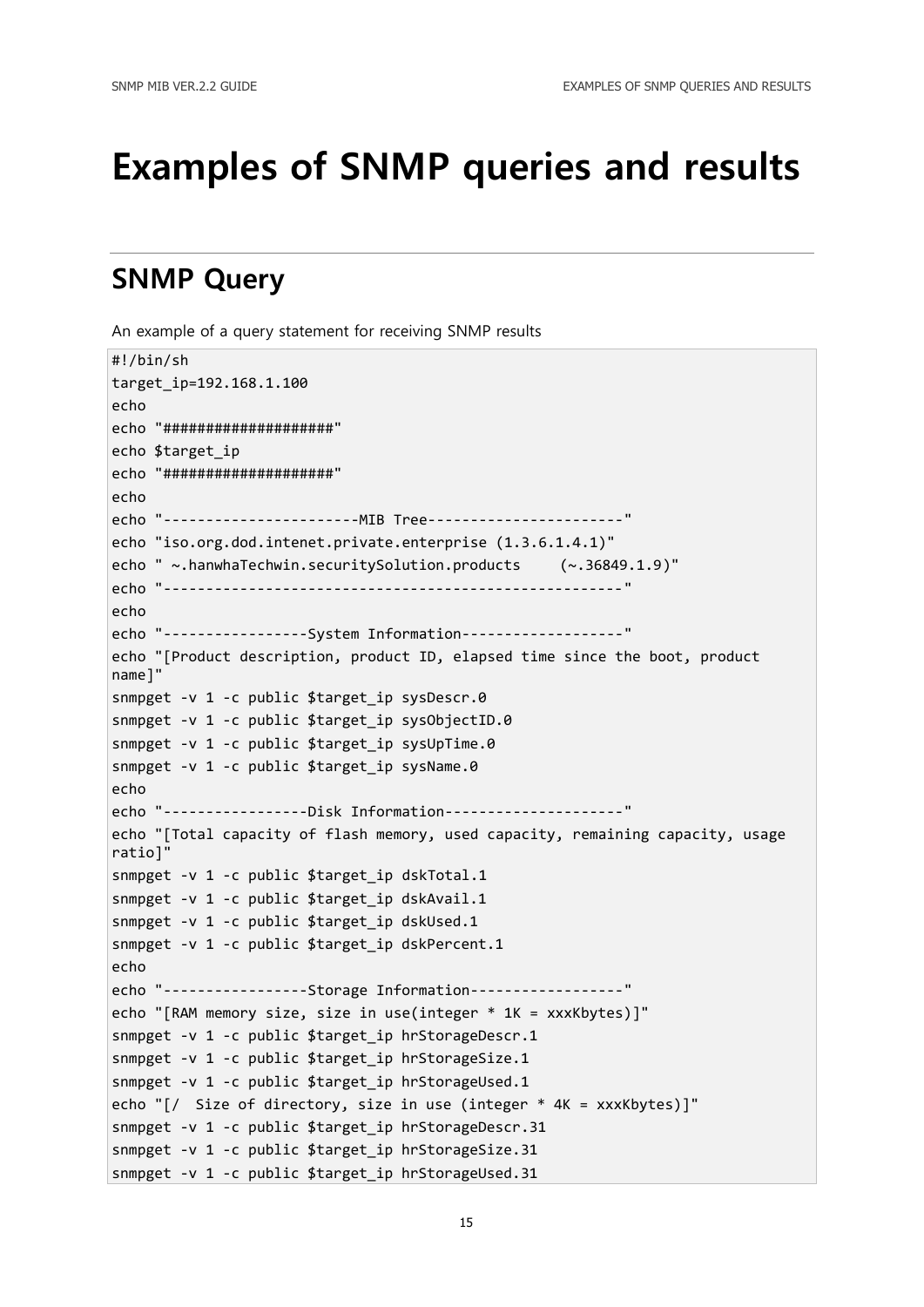```
echo "[/mmt/mmc(SD Card) Size of directory, size in use (integer * 4K = 
xxxKbytes)]"
[SNB-6004, SNB-6003, SND-6084, SND-6083, SNO-6084R, SND-6084R, SNV-6084R, SNV-
6012M]
snmpget -v 1 -c public $target ip hrStorageDescr.41
snmpget -v 1 -c public $target ip hrStorageSize.41
snmpget -v 1 -c public $target ip hrStorageUsed.41
[Other Models: Non-6004 series models]
snmpget -v 1 -c public $target ip hrStorageDescr.36
snmpget -v 1 -c public $target ip hrStorageSize.36
snmpget -v 1 -c public $target_ip hrStorageUsed.36
echo
echo "-----------------CPU Load Information------------------"
echo "[1 minute average load, 5 minute average load, 15 minute average load]"
snmpget -v 1 -c public $target ip laLoad.1
snmpget -v 1 -c public $target ip laLoad.2
snmpget -v 1 -c public $target_ip laLoad.3
echo
echo "-----------------Network Interface Information---------"
echo "[Physical speed of the network, MAC address, input traffic (bytes), output 
traffic(bytes)]"
snmpget -v 1 -c public $target_ip ifSpeed.1
snmpget -v 1 -c public $target ip ifPhysAddress.1
snmpget -v 1 -c public $target ip ifInOctets.1
snmpget -v 1 -c public $target_ip ifOutOctets.1
snmpget -v 1 -c public $target ip ifName.1
snmpget -v 1 -c public $target ip ifSpeed.2
snmpget -v 1 -c public $target ip ifPhysAddress.2
snmpget -v 1 -c public $target ip ifInOctets.2
snmpget -v 1 -c public $target ip ifOutOctets.2
snmpget -v 1 -c public $target_ip ifName.2
snmpget -v 1 -c public $target ip ifSpeed.3
snmpget -v 1 -c public $target ip ifPhysAddress.3
snmpget -v 1 -c public $target ip ifInOctets.3
snmpget -v 1 -c public $target ip ifOutOctets.3
snmpget -v 1 -c public $target_ip ifName.3
snmpget -v 1 -c public $target ip ifSpeed.4
snmpget -v 1 -c public $target_ip ifPhysAddress.4
snmpget -v 1 -c public $target_ip ifInOctets.4
snmpget -v 1 -c public $target_ip ifOutOctets.4
snmpget -v 1 -c public $target_ip ifName.4
echo
echo "-----------------Memory Information--------------------"
```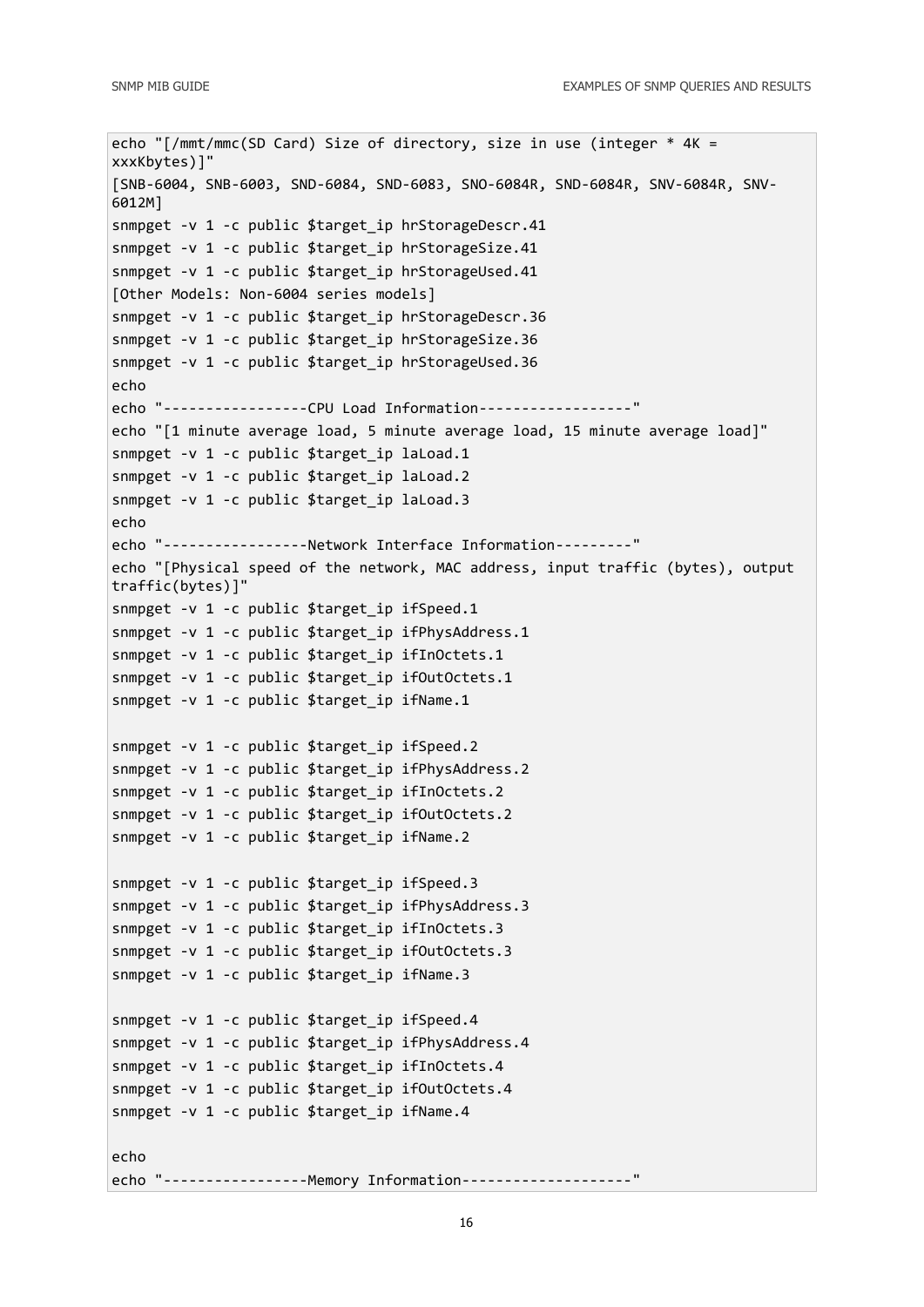```
echo "[Total memory, remaining memory]"
snmpget -v 1 -c public $target ip memTotalReal.0
snmpget -v 1 -c public $target ip memAvailReal.0
echo
echo "-----------------Test End------------------------------"
echo
```
### <span id="page-16-0"></span>SNMP Result

The SNMP result of network camera XNZ-6320 is as follows.

XNZ-6320 SNMP Output

#################### 192.168.1.100 ####################

The following are the results from MIB Tree.

```
-----------------------MIB Tree-----------------------
iso.org.dod.intenet.private.enterprise (1.3.6.1.4.1)
~.hanwhaTechwin.securitySolution.products (~.36849.1.9)
------------------------------------------------------
```
System Information is shown below. Product description, product ID, time elapsed after boot (0:10:54.49 10 minutes 54 seconds and 49) and product name are displayed.

```
-----------------System Information-------------------
SNMPv2-MIB::sysDescr.0 = STRING: Hanwha WiseNet IP Camera
SNMPv2-MIB::sysObjectID.0 = OID: SNMPv2-SMI::enterprises.36849.1.9
DISMAN-EVENT-MIB::sysUpTimeInstance = Timeticks: (65449) 0:10:54.49
SNMPv2-MIB::sysName.0 = STRING: XNZ-6320
```
Disk Information is shown below. Total capacity of flash memory (about 678G), available capacity (about 63G), used capacity (about 579G) and usage ratio (90%) are displayed. The unit size of the block is 1KB(Kbytes).

```
-----------------Disk Information---------------------
UCD-SNMP-MIB::dskTotal.1 = INTEGER: 711016128
UCD-SNMP-MIB::dskAvail.1 = INTEGER: 67092156
UCD-SNMP-MIB::dskUsed.1 = INTEGER: 607223936
UCD-SNMP-MIB::dskPercent.1 = INTEGER: 90
```
Below is Storage Information. The unit size of physical memory and directory are 1KB(Kbytes),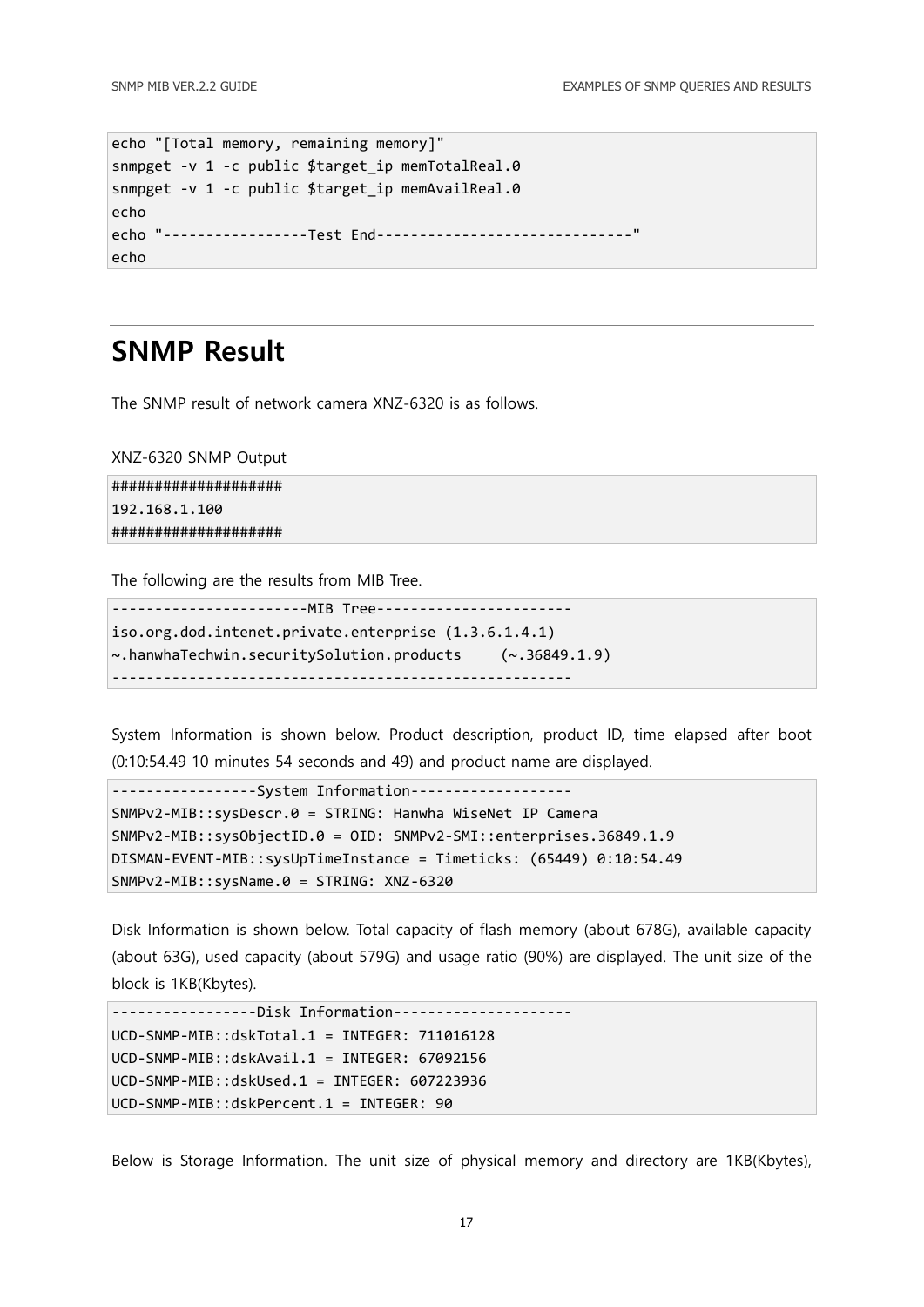4KB(Kbytes) respectively.

```
-----------------Storage Information------------------
HOST-RESOURCES-MIB::hrStorageDescr.1 = STRING: Physical memory
HOST-RESOURCES-MIB::hrStorageSize.1 = INTEGER: 96788
HOST-RESOURCES-MIB::hrStorageUsed.1 = INTEGER: 36908
The RAM memory size (96788x 1K = 99119012 Bytes) and the size in use (36908x 1K =
37793792 Bytes) are displayed.
HOST-RESOURCES-MIB::hrStorageDescr.31 = STRING: /
HOST-RESOURCES-MIB::hrStorageSize.31 = INTEGER: 177754036
HOST-RESOURCES-MIB::hrStorageUsed.31 = INTEGER: 151800863
The size of the / directory (177754036x 4K = 711016144Kbytes), the size in use 
(151800863x 4K = 621776334848Kbytes) are displayed.
HOST-RESOURCES-MIB::hrStorageDescr.36 = STRING: /mnt/logdb
HOST-RESOURCES-MIB::hrStorageSize.36 = INTEGER: 1024
HOST-RESOURCES-MIB::hrStorageUsed.36 = INTEGER: 209
The size of the /mnt/mmc (SD Card) directory (1024x4K = 4096Kbytes) and the size 
in use (209x4K = 836Kbytes) are displayed.
```
CPU Load Information is shown below.

```
-----------------CPU Load Information------------------
UCD-SNMP-MIB::laLoad.1 = STRING: 0.00
UCD-SNMP-MIB::laLoad.2 = STRING: 0.09
UCD-SNMP-MIB::laLoad.3 = STRING: 0.06
LaLoad.1 represents the average load for one minute, laLoad.2 represents the 
average load for 5 minutes, and laLoad.3 represents the average load for 15 
minutes. In other words, it shows how many processes are running on average per 
CPU during that time. For example, laLoad.1 is 1.50, which shows that on average, 
one process is in the Active state and 0.5 processes are in the Standby state. A 
higher value means a more overloaded state.
```
Network Interface Information is shown below.

```
-----------------Network Interface Information---------
IF-MIB::ifSpeed.1 = Gauge32: 10000000 
IF-MIB::ifPhysAddress.1 = STRING: 
IF-MIB::ifInOctets.1 = Counter32: 0 
IF-MIB::ifOutOctets.1 = Counter32: 0 
IF-MIB::ifName.1 = STRING: lo 
IF-MIB::ifSpeed.2 = Gauge32: 100000000
IF-MIB::ifPhysAddress.2 = STRING: 0:9:18:70:9b:e0
IF-MIB::ifInOctets.2 = Counter32: 23640565
IF-MIB::ifOutOctets.2 = Counter32: 1294399
IF-MIB::ifName.2 = STRING: eth0
IF-MIB::ifSpeed.2 = Gauge32: 100000000 represents the physical speed (100Mbps) of 
the network. MAC address (0: 9: 18: 70: 9b: e0), input traffic (3237762 bytes) and 
output traffic (135629515bytes) are displayed.
```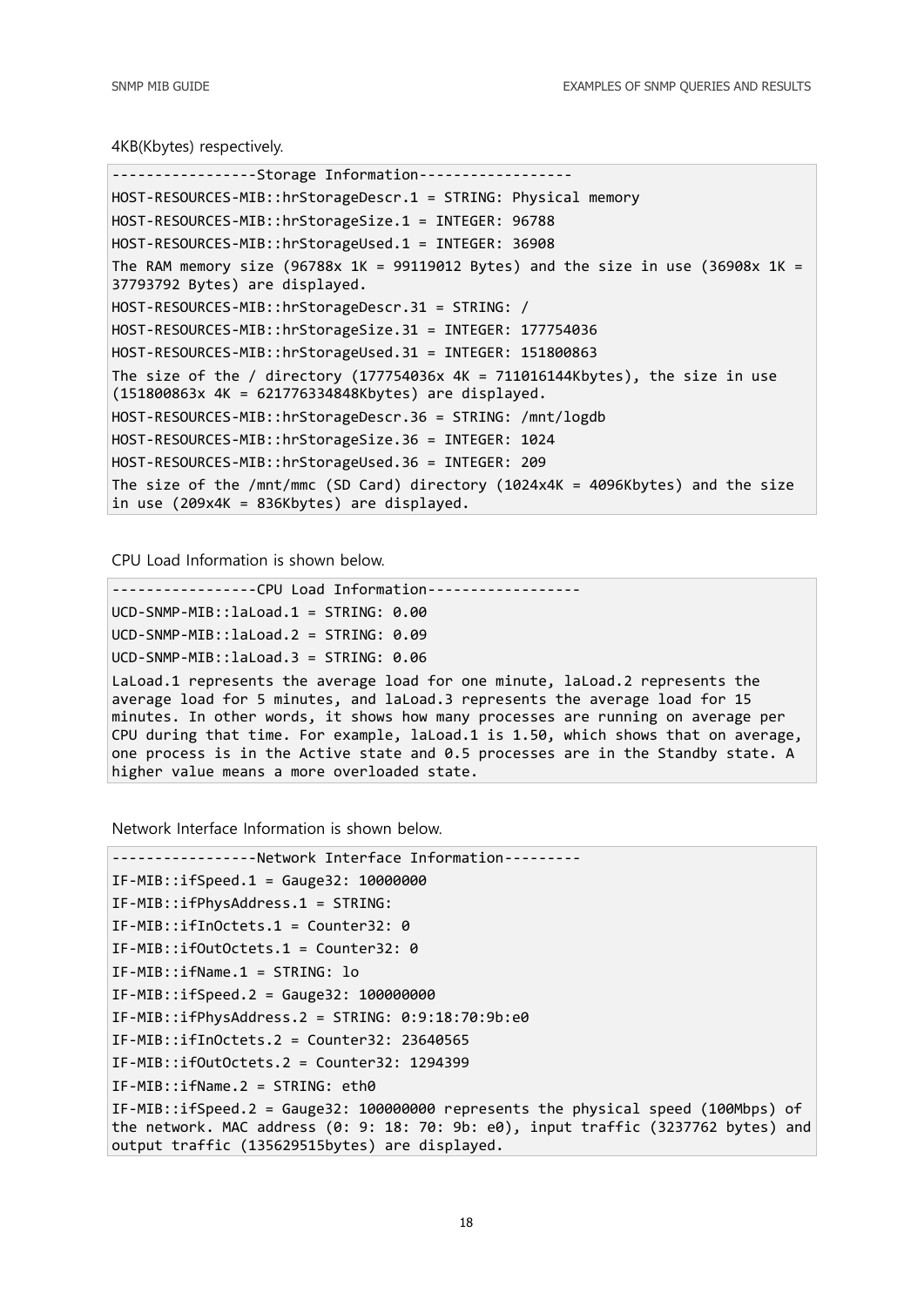Memory Information is shown below.

-----------------Memory Information-------------------- UCD-SNMP-MIB::memTotalReal.0 = INTEGER: 96788 kB UCD-SNMP-MIB::memAvailReal.0 = INTEGER: 61164 kB The total memory (96788 kB) and remaining memory (61164 kB) are displayed. -----------------Test End------------------------------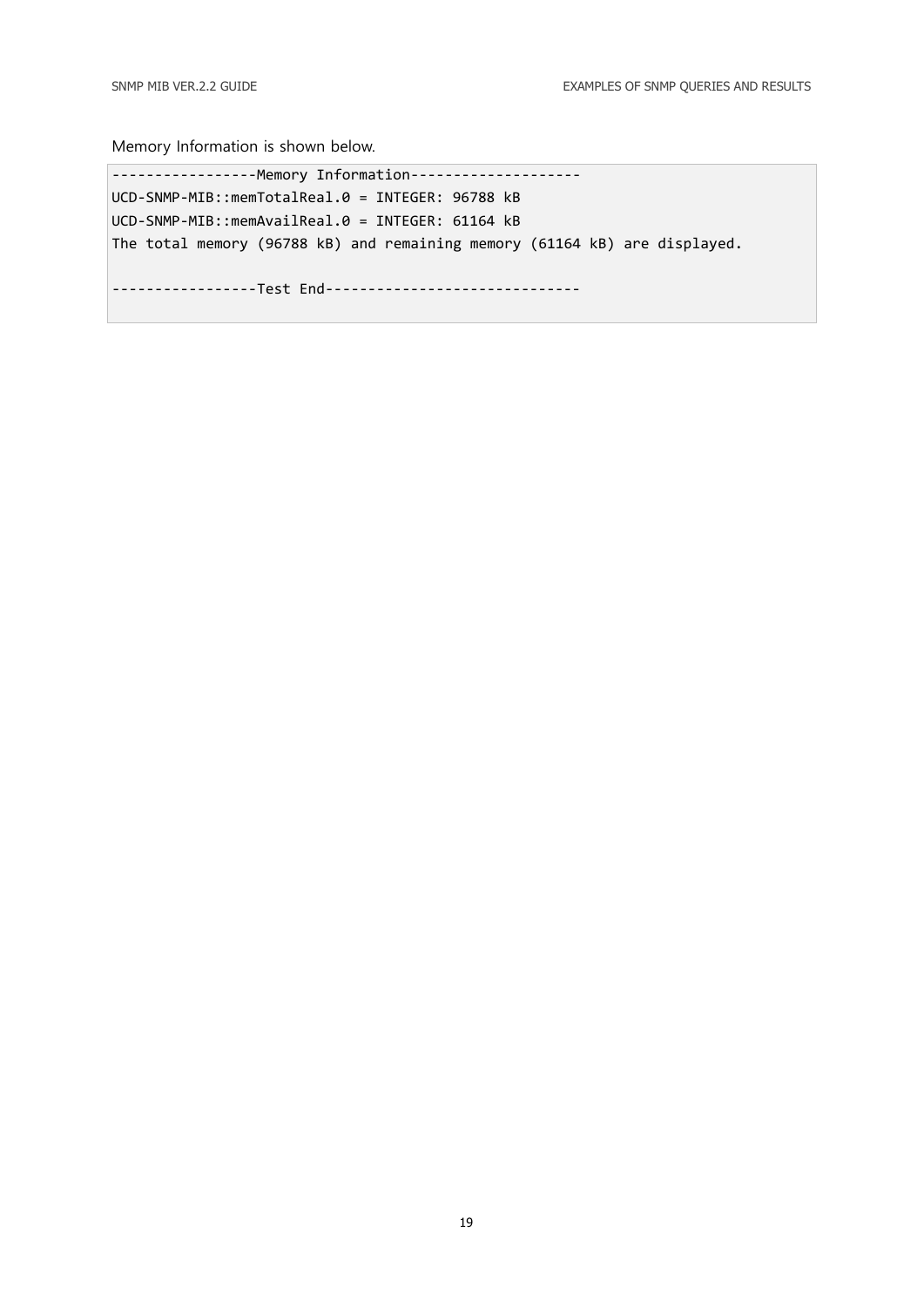## <span id="page-19-0"></span>SNMP Test

Hanwha Techwin SNMP MIB allows you to set up information such as systems, events, and data storage devices.

In case of MIB ver.1, for MIB information of each devices, please refer to 'SNMP MIB Guide V1.0 (HTW\_SNMP\_MIB\_Guide\_en.pdf)'.

<span id="page-19-1"></span>SNMP commands only work with OID values, not object names. Also, when requesting the SNMP command snmpget, it is executed with .0 at the end of the OID.

### snmpwalk Command

- SNMP v1: snmpwalk  $-v$  1 -c public 192.168.1.100 enterprises.36849
- SNMP v2c: snmpwalk –v 2c –c public 192.168.1.100enterprises.36849

#### Tip

Public is the read community name set in the device web viewer.

 SNMP v3: snmpwalk –v 3 –u admin –l authNoPriv –a MD5 –A admin4321 192.168.1.100 enterprises.36849

### Note

To use SNMP version 3, you must set the connection mode in the device web viewer to HTTPS secure connection mode.

The default ID and password for SNMP version 3 are admin and admin4321. The password can be set from the SNMP Settings page of the Device Web Viewer, and must be at least 8 characters long.

### <span id="page-19-2"></span>snmpget Command

- SNMP v1: snmpget –v 1 –c public 192.168.1.100 enterprises.36849.1.2.1.1.0
- SNMP v2c: snmpget –v 2c –c public 192.168.1.100 enterprises.36849.1.9.1.0

### Tip

Public is the name of read community set in the device web viewer

 SNMP v3: snmpget –v 3 –u admin –l authNoPriv –a MD5 –A admin4321 192.168.1.100 enterprises.36849.1.9.1.0